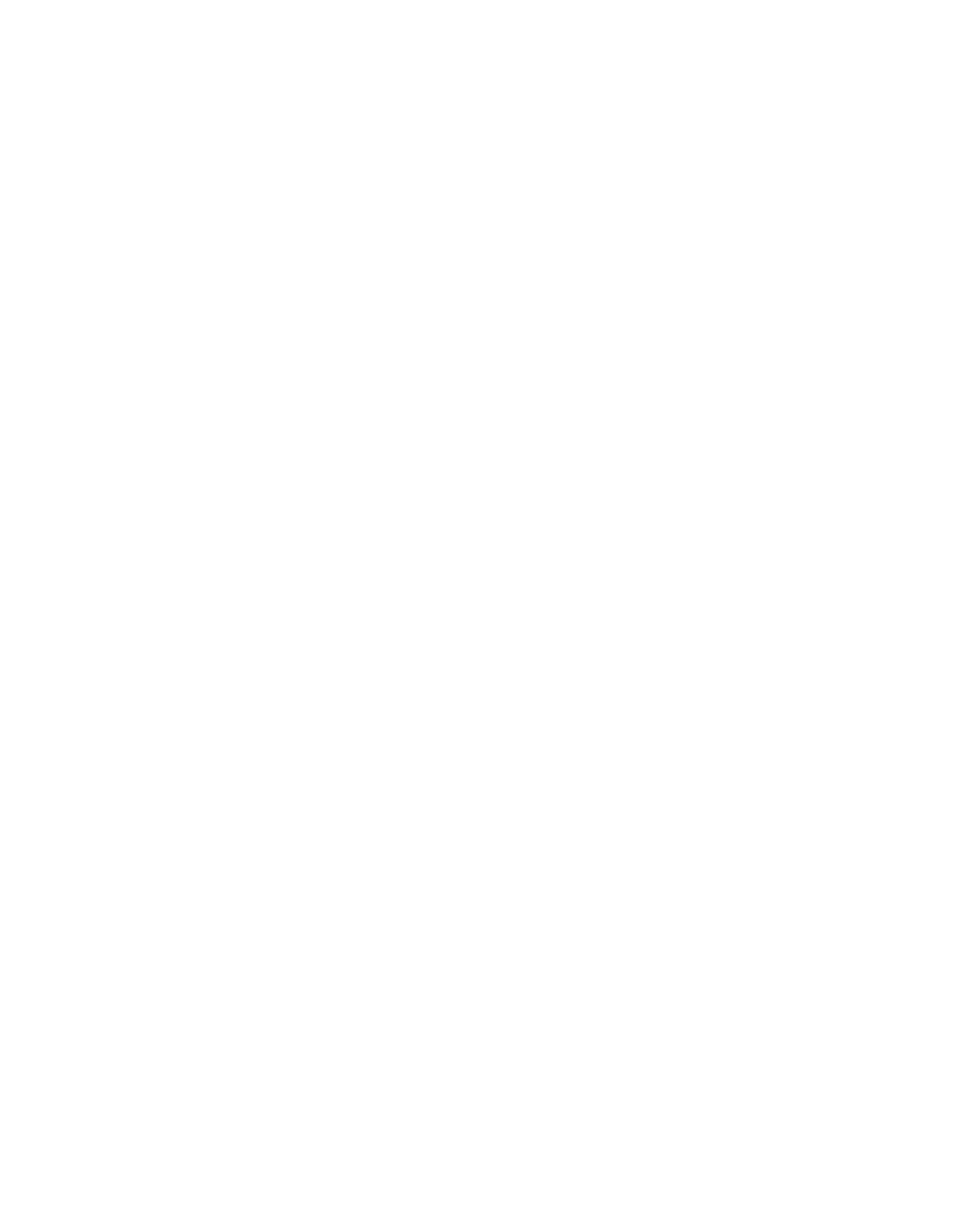# **EUROPEAN UNIVERSITY INSTITUTE, FLORENCE ACADEMY OF EUROPEAN LAW**

*Human Rights Violations by Private Persons and Entities: The Case-Law of International Human Rights Courts and Monitoring Bodies* 

**INETA ZIEMELE**

EUI Working Paper **AEL** 2009/8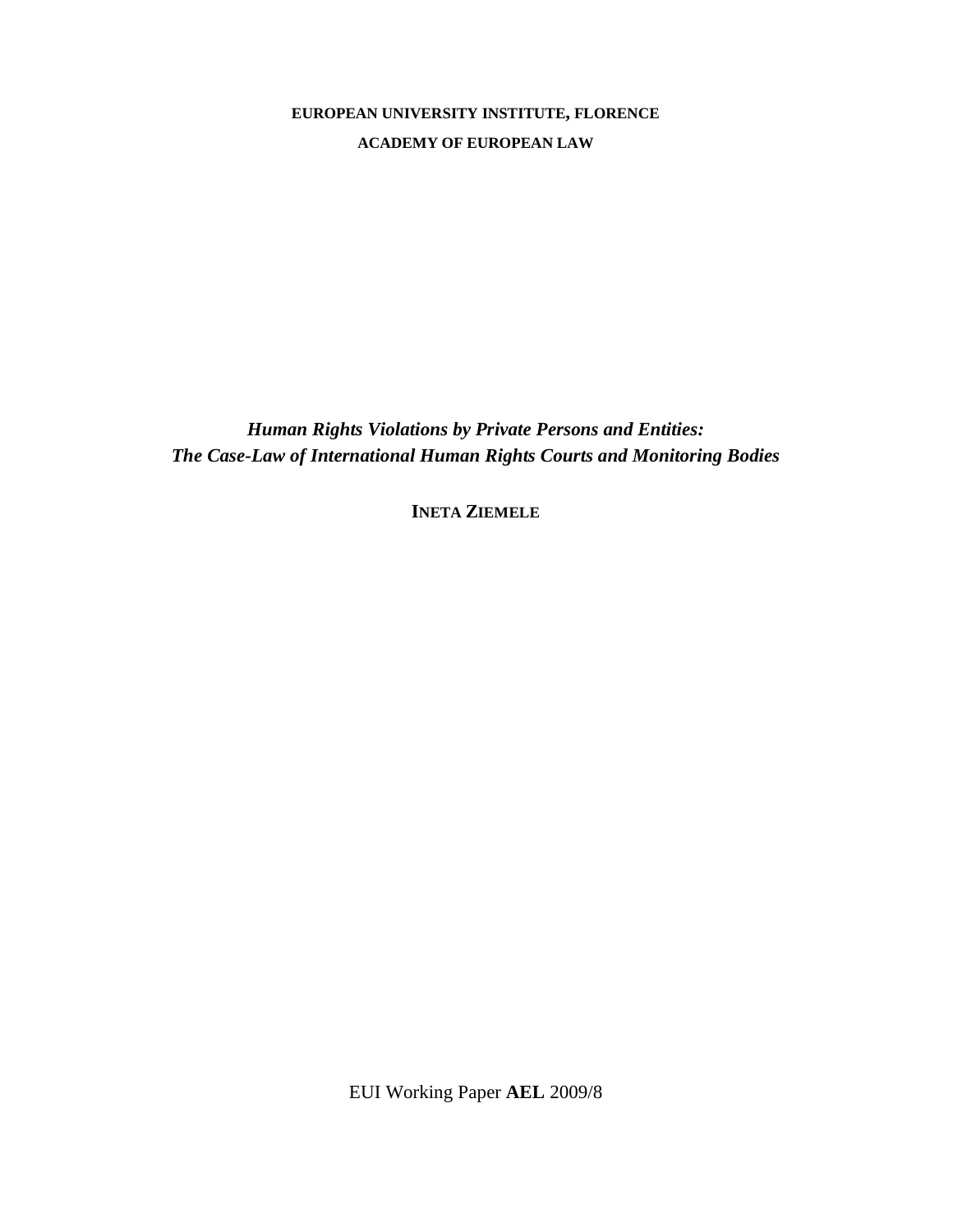This text may be downloaded for personal research purposes only. Any additional reproduction for other purposes, whether in hard copy or electronically, requires the consent of the author(s), editor(s). If cited or quoted, reference should be made to the full name of the author(s), editor(s), the title, the working paper or other series, the year, and the publisher.

The author(s)/editor(s) should inform the Academy of European Law of the EUI if the paper is to be published elsewhere, and should also assume responsibility for any consequent obligation(s).

The 'Regulating Privatisation of "War": The Role of the EU in Assuring the Compliance with International Humanitarian Law and Human Rights" (PRIV-WAR) project is funded by the European Community's 7th Framework Programme under grant agreement no. 217405. www.priv-war.eu

ISSN 1831-4066

© 2009 Ineta Ziemele

Printed in Italy European University Institute Badia Fiesolana I – 50014 San Domenico di Fiesole (FI) Italy www.eui.eu cadmus.eui.eu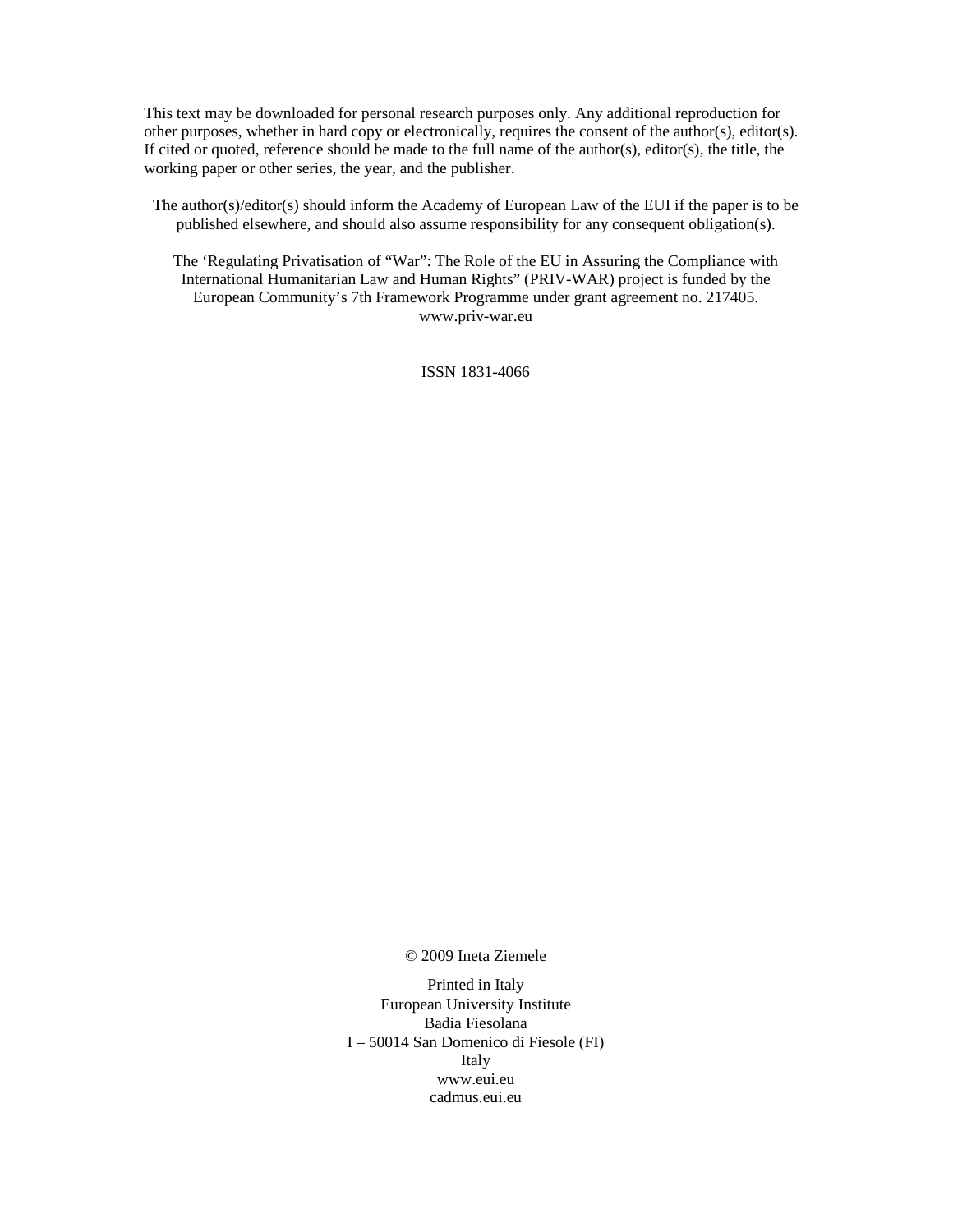## **Abstract**

The article sums up the state of international human rights law as concerns the issue of responsibility for human rights violations allegedly carried out by private persons and entities. It employs four main legal concepts: imputability of private actions to a State, positive obligations of States, duties of private persons and entities, and 'horizontal' effect of human rights. The attempt is made to see how these concepts appear in the case-law of international monitoring bodies and regional courts. The article also attempts to indicate pending questions as concerns the responsibility of private persons and entities for human rights violations and to introduce possible approaches that an international or regional judicial or legislative process could undertake to remedy the gaps, in particular in the narrower context of private military companies. One of the obvious conclusions that emerges from the study is that international actors have preferred the development of the scope of positive obligations that States ought to undertake within various human rights treaties. It is through these obligations that international human rights standards have come to circumscribe private actions. The scope of positive obligations for States typically involve the following measures: adoption of appropriate legislation, provision of judicial remedies and compensation where appropriate. It can be said that the existing legal framework contains most if not all the necessary elements to hold such legal entities as private military or security contractors accountable for human rights violations. The question lies more with the courage to use them to ensure respect for human rights.

#### **Keywords**

Fundamental/human rights – European Convention – Council of Europe – Law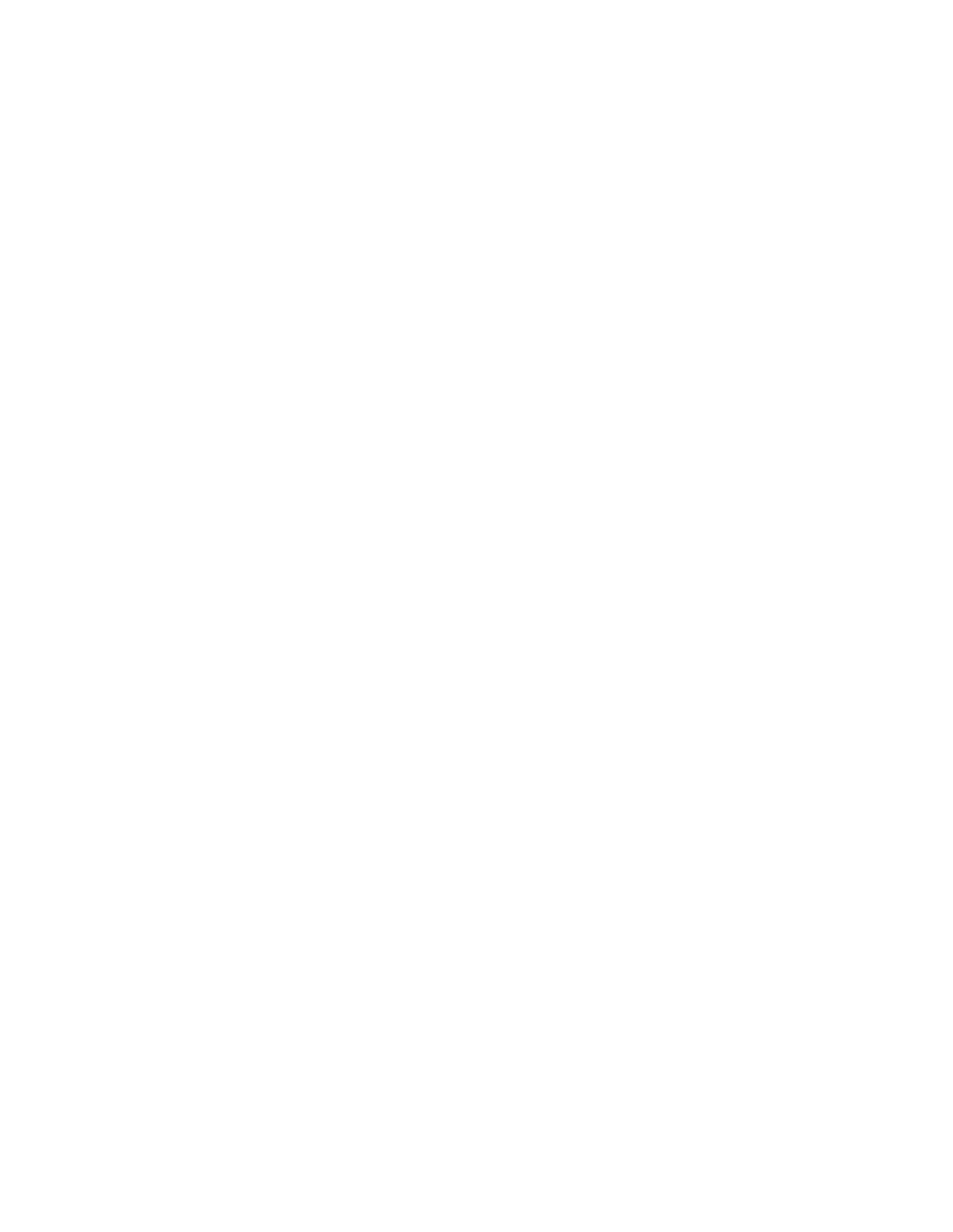## *Human Rights Violations by Private Persons and Entities: The Case-Law of International Human Rights Courts and Monitoring Bodies*

## **INETA ZIEMELE**<sup>∗</sup>

## **1. Introduction**

 $\overline{a}$ 

Traditionally, international human rights law has developed with a view of providing rights for individuals and groups and imposing obligations on States. It is true, however, that human rights law has since its early days included a warning for the individuals and entities against abuse of the rights guaranteed under international law. Article 29 of the Universal Declaration of Human Rights (UDHR) sets forth the idea that "everyone has duties to the community". International law foresees that individuals and entities not only have rights under international law but also duties. The ways in which private persons and entities are attributed duties and held responsible are by far not as straight forward or finely tuned as their enjoyment of human rights under international law.

This article begins with a survey as to how certain obligations to respect human rights applicable to private persons and entities have emerged in international law. It is to be noted that the article does not deal with these questions under international criminal law; the research stays within the limits of international human rights law. It is true that ultimately these are States that incur responsibility in international law if they do not ensure respect for human rights by private persons and entities. The scope of this responsibility will be determined by looking at the case-law of international human rights bodies.

Since the current research is carried out within the framework of a specific project on private military or security contractors (hereafter – PM/SCs), and international law, the relevance of the study on obligations to respect human rights by private persons and entities and relevant issues of responsibility for human rights violations has to be clarified. Private military or security companies, as the words indicate, are private law governed entities. As distinct from other private persons and entities, such companies are entrusted to carry out, often in conflict or post-conflict setting, a variety of particularly sensitive tasks.<sup>1</sup> Even though these may be private companies, their activities touch upon the rights of individuals in important ways wherever they operate. It is therefore that questions about the effects of human rights law in relations between private persons and entities or about obligations that derive from human rights law and are imputable to States in this respect or even directly to private persons is important for a better understanding of the legal frame within which such companies operate.

<sup>∗</sup> *PhD* (Cantab.), Visiting Professor, Riga Graduate School of Law, Latvia*;* Judge at the European Court of Human Rights. The research for this paper was carried out as part of the PRIV-WAR project and was presented at a symposium organized by the *European Journal of International Law* in conjunction with the PRIV-WAR project at the European University Institute in June 2008. The author would like to thank Tamuna Kikava and Natalija Kovalenko, LLM students 2007-08 at the Riga Graduate School of Law, for their invaluable assistance in conducting the research for the purposes of the article. The views expressed are solely those of the author. Email: Ineta.Ziemele@echr.coe.int.

<sup>1</sup> E.g. Working Papers in this series by Mirko Sossai, 'Status of PMSC Personnel in the Laws of War: The Question of Direct Participation in Hostilities' and Simon Chesterman, '"We Can't Spy … If We Can't Buy!": The Privatization of Intelligence and the Limits of Outsourcing "Inherently Governmental Functions"'. For reports on the problems as concerns the practices of the PMCs and their accountability, see the website of an NGO 'Human Rights First" at http://humanrightsfirst.org/us\_law/pmc/index.asp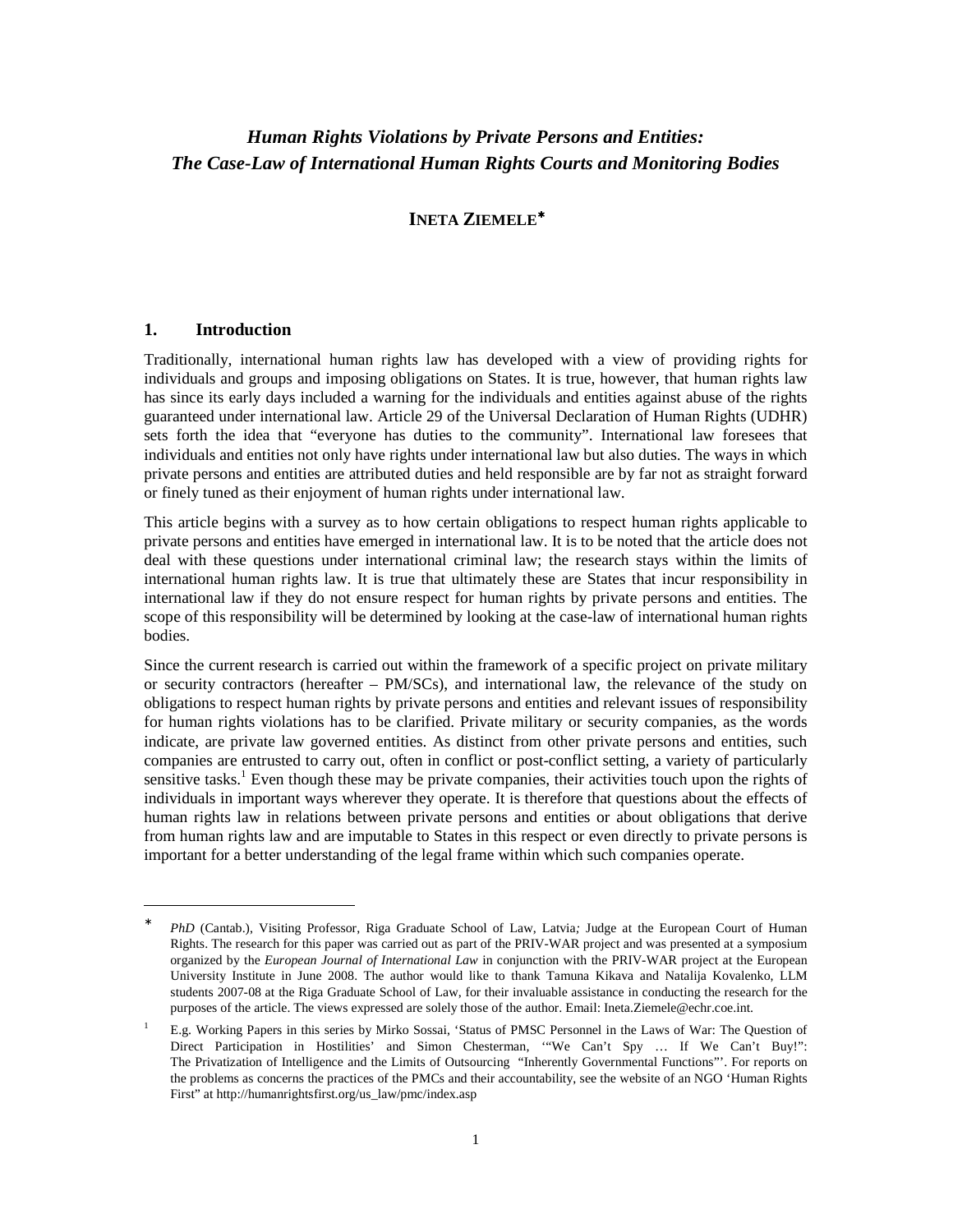The second purpose of this inquiry is to indicate pending questions as concerns violations of human rights by private persons and entities and to underline the possible approaches that an international or regional judicial or legislative process could adapt to remedy the situation, in particular in the narrower context of private military companies.

For the above mentioned purposes I will look at the practices of the UN treaty-monitoring bodies and special procedures and the Inter-American and European human rights courts. Before that I should clarify the term 'private persons and entities' as used in the article. It refers to private individuals, groups of individuals and legal entities which do not constitute a public authority of a State. As such, they enjoy human rights. Their actions may engage State responsibility directly if they acted upon the orders of public authorities or exercised a public function in some specific circumstances.<sup>2</sup> Furthermore, actions of private persons and entities may lead to State responsibility even if these actions took place within strictly private relations. Through the application of the notion of positive obligations, as developed by human rights monitoring bodies and courts, the expansion of the obligations to respect human rights has taken place both with respect to States and beyond. It is submitted that classical approaches to imputability and the notion of positive obligations are both relevant for the discussion on how to regulate PM/SCs.

Furthermore, the UDHR refers to the duties of everyone with respect to the community. In the context of the International Covenant on Civil and Political Rights (ICCPR) and the European Convention on Human Rights (ECHR) the question has been posed as to whether these treaties may have a so-called 'horizontal' effect at the national level. Often it is referred to as the concept of *Drittwirkung* as used in German constitutional law.<sup>3</sup> The question of whether there are duties or obligations that derive from international human rights law and apply to private persons and entities is yet another analysis that can be made for the purposes of establishing ways and means of holding private entities responsible for human rights violations.

Based on the examples of case-law presented below, the article will sum up the state of human rights law as concerns the issue of responsibility for human rights violations by private persons and entities in international law with reference the four legal concepts identified above, i.e., imputability of private actions to a State, positive obligations of States, duties of private persons and entities, and 'horizontal' effect of human rights. In examining the case-law, the attempt will be made to see how these legal concepts are applied by the international monitoring bodies and regional courts.

## **2. Human Rights Obligations of Private Persons and Entities giving rise to State Responsibility**

It was pointed out in the introduction that human rights law remains essentially the area of law where States, as primary subjects of international law, have rights and obligations. It is therefore a natural and logical development that human rights law aims at strengthening the obligations of the States as concerns the behavior of private persons and entities. The overview below will look at developments within the framework in which States have the obligation to ensure an appropriate behaviour on the part of private parties and entities with respect to other private parties.

<sup>2</sup> Article 5 of the International Law Commission Draft Articles on State Responsibility stipulates that the conduct of a non-state entity "empowered by the law of the State to exercise elements of governmental authority shall be considered an act of the State under international law, provided the person or entity is acting in that capacity in the particular instance".

<sup>3</sup> This is a question that has attracted considerable attention in scholarly writings. Among others, see Patrick de Fontbressin, "L'effet horizontal de la Convention Européenne des Droits de L'Homme et l'avenir du droit des obligations », *Liber Amicorum Marc-André Eissen*, Bruxelles : Bruylant et Paris : LGDJ, 1995, pp. 157 -164.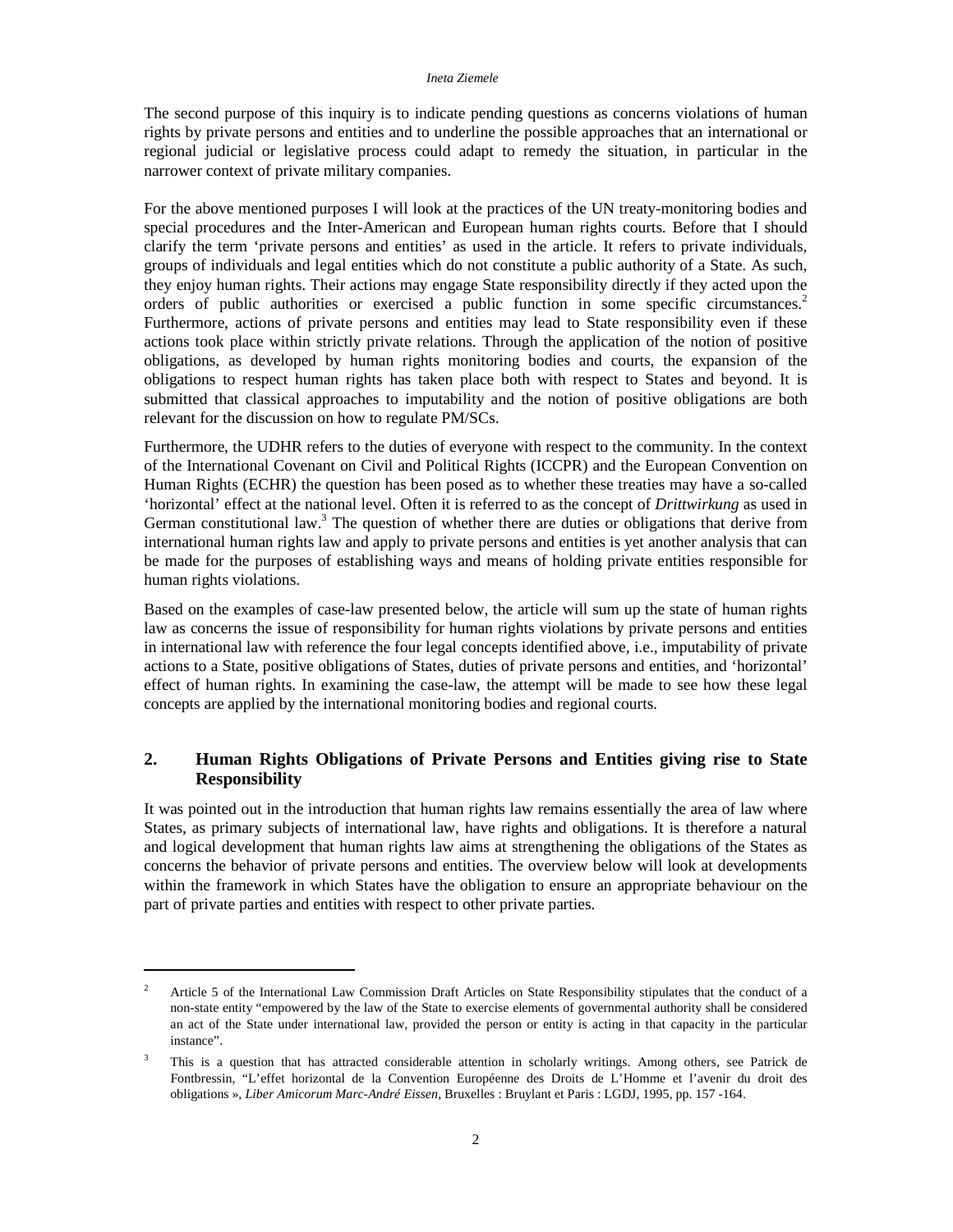## *A. The United Nations*

#### 1. The Human Rights Committee

The Human Rights Committee (HRC) has developed jurisprudence which indicates that there are obligations to guarantee the enjoyment of human rights set forth in the ICCPR for everyone within a State's jurisdiction whereby States have to ensure certain conduct from both public and private parties.

The *Delgado Paéz v. Colombia* case concerned a teacher who received death threats and was subject to physical attacks by private parties and ultimately fled the country after unknown killers murdered another teacher. The Committee began by asserting that the ICCPR entails a State's duty to ensure everyone within its jurisdiction with the right to personal security. Moreover, this right applies not only to persons who are arrested or detained. The Committee held:

It cannot be the case that, as a matter of law, States can ignore known threats to the life of persons under their jurisdiction, just because that he or she is not arrested or otherwise detained. States parties are under an obligation to take reasonable and appropriate measures to protect them. An interpretation of article 9 which would allow a State party to ignore threats to the personal security of non-detained persons within its jurisdiction would render totally ineffective the guarantees of the Covenant.<sup>4</sup>

Therefore the Committee held that Colombia breached Article 9(1) by failing to ensure the applicant with effective protection.

A duty to curb discrimination in the private sphere emerges from Articles 2(1) and 26. In the *Franz Nahlik v. Austria* case, the applicant claimed that Austria violated retirees' rights to equality before the law and to equal protection of the law without any discrimination. The State party in its submissions claimed the case inadmissible due to the fact that "the author challenges a regulation in a collective agreement over which the State party has no influence". The State party also explained that the collective agreements in question "are contracts based on private law and exclusively within the discretion of the contracting parties". The Committee held that "under articles 2 and 26 of the Covenant the State party is under an obligation to ensure that all individuals within its territory and subject to its jurisdiction are free from discrimination, and consequently the courts of States parties are under an obligation to protect individuals against discrimination, whether this occurs within the public sphere or among private parties in the quasi-public sector of, for example, employment".<sup>5</sup>

Concluding Observations also illustrate the HRC's view that States Parties should take steps to regulate and adjudicate acts by private and public employers. Concluding Observations often call for sanctions against employers for discriminatory practices, and criminal penalties for practices such as slave labor, child labor and trafficking.<sup>6</sup> The States should not only legislate against discriminatory and harmful practices such as requiring sterilization certificates, but should also sanction employers.<sup>7</sup>

Article 27 places an obligation on States to protect the existence and exercise of the individual's minority rights against their denial by non-state actors within the State. In the *Hopu Besert v France* case, the Committee considered the private construction of a hotel complex on government owned

<sup>4</sup> Communication No. 195/1985, U.N.Doc. CCPR/C/39/D/1985 (1990).

<sup>5</sup> Communication No. 608/1995, U.N.Doc. CCPR/C/57/D/608/1995 (1996).

<sup>6</sup> Concluding Observations on Brazil , UN Doc. CCPR/C/BRA/CO/2, 1 December 2005, § 11; Concluding Observations on Benin, UN Doc. CCPR/CO/82/BEN, 1 December 2004, § 24; Concluding Observations on Uganda, UN Doc. CCPR/CO/80/UGA, 4 May 2004, § 20.

<sup>7</sup> Concluding Observations on Brazil, UN Doc. CCPR/C/BRA/CO/2, 1 December 2005, § 11.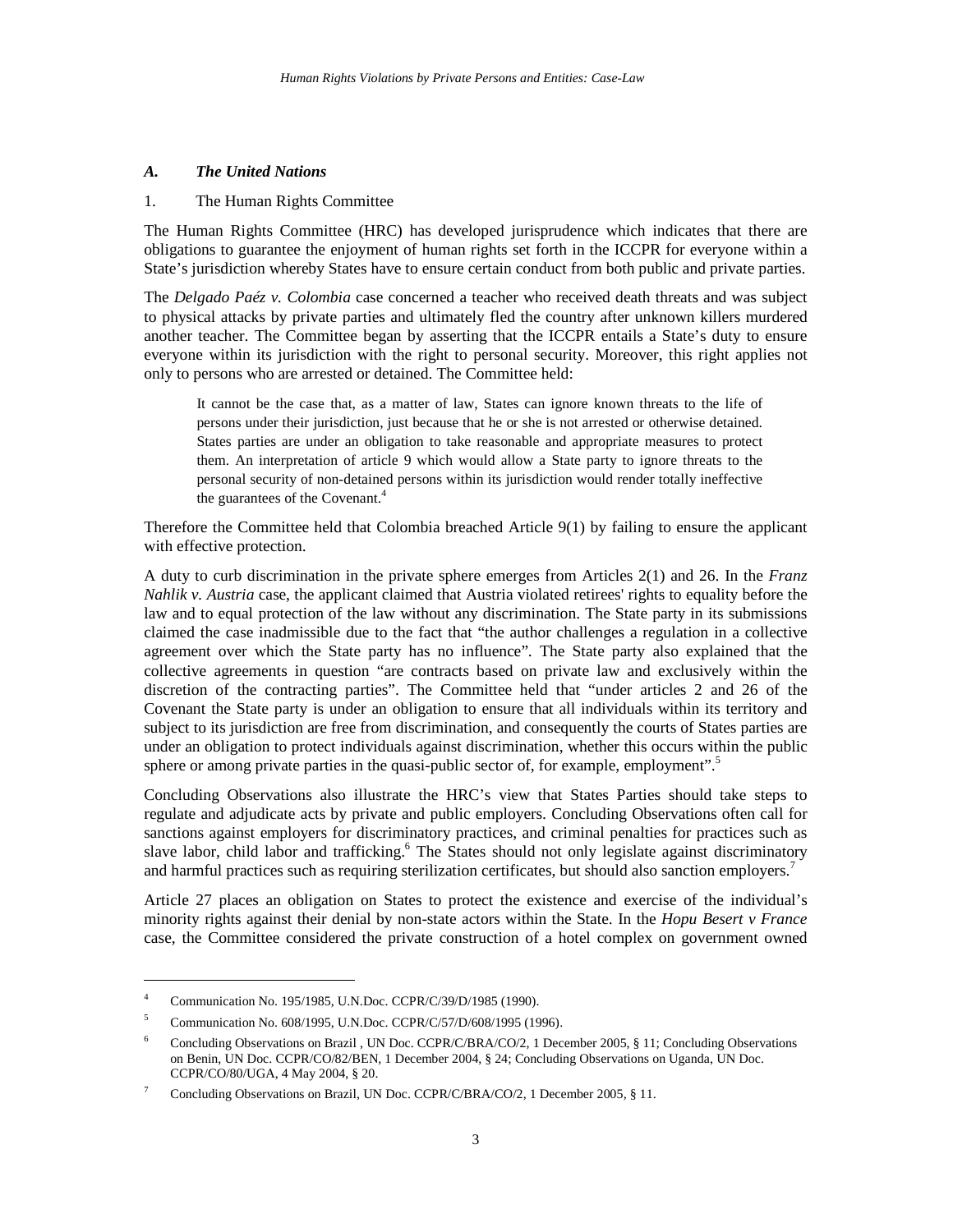land to be a violation of the two ethnic Polynesian applicants' human rights, since the hotel was to be constructed on a traditional burial ground. Confronted with a French reservation in respect of Article 27, the Committee held that France had failed to effectively protect the applicants' family and private life in accordance with Articles 17 and 23.<sup>8</sup>

General Comment No. 31 of the Human Rights Committee adopted in 2004 summarizes the Committee's position on the nature of obligations set forth by the Covenant. It states:

The obligations of the Covenant in general and article 2 in particular are binding on every State party as a whole. ...Article 2 requires that States parties adopt legislative, judicial, administrative, educative and other appropriate measures in order to fulfill their legal obligations. ..The article 2, paragraph 1, *obligations are binding on States and do not, as such, have direct horizontal effect* (italics added – IZ) as a matter of international law. The Covenant cannot be viewed as a substitute for domestic criminal or civil law. However *the positive obligations on States Parties to ensure Covenant rights* by its agents, but also *against acts committed by private persons or entities* that would impair the enjoyment of Covenant rights in so far as they are amenable to application between private persons or entities. There may be circumstances in which a failure to ensure Covenant rights as required by article 2 would give rise to violations by States Parties of those rights, as a result of States parties' permitting or failing to take appropriate measures or to exercise due diligence to prevent, punish, investigate or redress the harm caused by such acts by private persons or entities. States are reminded of the interrelationship between positive obligations imposed under article 2 and the need to provide effective remedies in the event of breach under article 2, paragraph 3. The Covenant itself envisages in some articles certain areas where there are positive obligations on States Parties to address the activities of private persons or entities. For example, the privacy-related guarantees of article 17 must be protected by law. It is also implicit in article 7 that States Parties have to take positive measures to ensure that private persons or entities do not inflict torture or cruel, inhumane or degrading treatment or punishment on others within their power. In fields affecting basic aspects of ordinary life such as work or housing, individuals are to be protected from discrimination within the meaning of article  $26$ .<sup>9</sup>

In other words, the HRC reiterates an approach which by now has become a classic, although it was not obvious at the time international human rights law begun its evolution and the human rights discourse was one of negative obligations. We see that the HRC, like the other human rights mechanisms, insist on the primary responsibility of States to ensure the appropriate legal framework within which human rights are respected between private persons and entities. The notion of positive obligations has been a particularly important tool as concerns the 'extension' of human rights obligations into spheres that until recently have been kept away from State interference at least as far as their responsibility for these acts in international law was concerned. With this development comes the importance of drawing a right balance between the measures that a State has to take in order to protect human rights, as they may apply between private parties, on the one hand, and a space to be left to individual freedoms and privacy under the classical notion of a negative obligation to abstain from an interference, on the other hand. Although, as the European Court of Human Rights has noted, the distinction between positive and negative obligations often is difficult to maintain.<sup>10</sup> Indeed, the protection of that personal space may require that particular steps are taken by the State. Finally and

<sup>8</sup> Jan Arno Hessbruegge, "Human Rights Violations Arising from the Conduct of Non-State Actors" *Buffalo Human Rights Law Review*, vol. 11, 2005, p. 21, available on Westlaw database.

<sup>9</sup> UN Doc. CCPR/C/21/Rev.1/Add.13: General Comment No.31 "Nature of the General Legal Obligation Imposed on States parties to the Covenant", 26 May 2004, § 8.

<sup>&</sup>lt;sup>10</sup> In the *Evans v. the United Kingdom* case the Court stated, inter alia: "The boundaries between the State's positive and negative obligations under Article 8 do not lend themselves to precise definition. The applicable principles are nonetheless similar". See *Evans v. the United Kingdom* (no. 6339/05), [GC] judgment of 10 April 2007, § 75.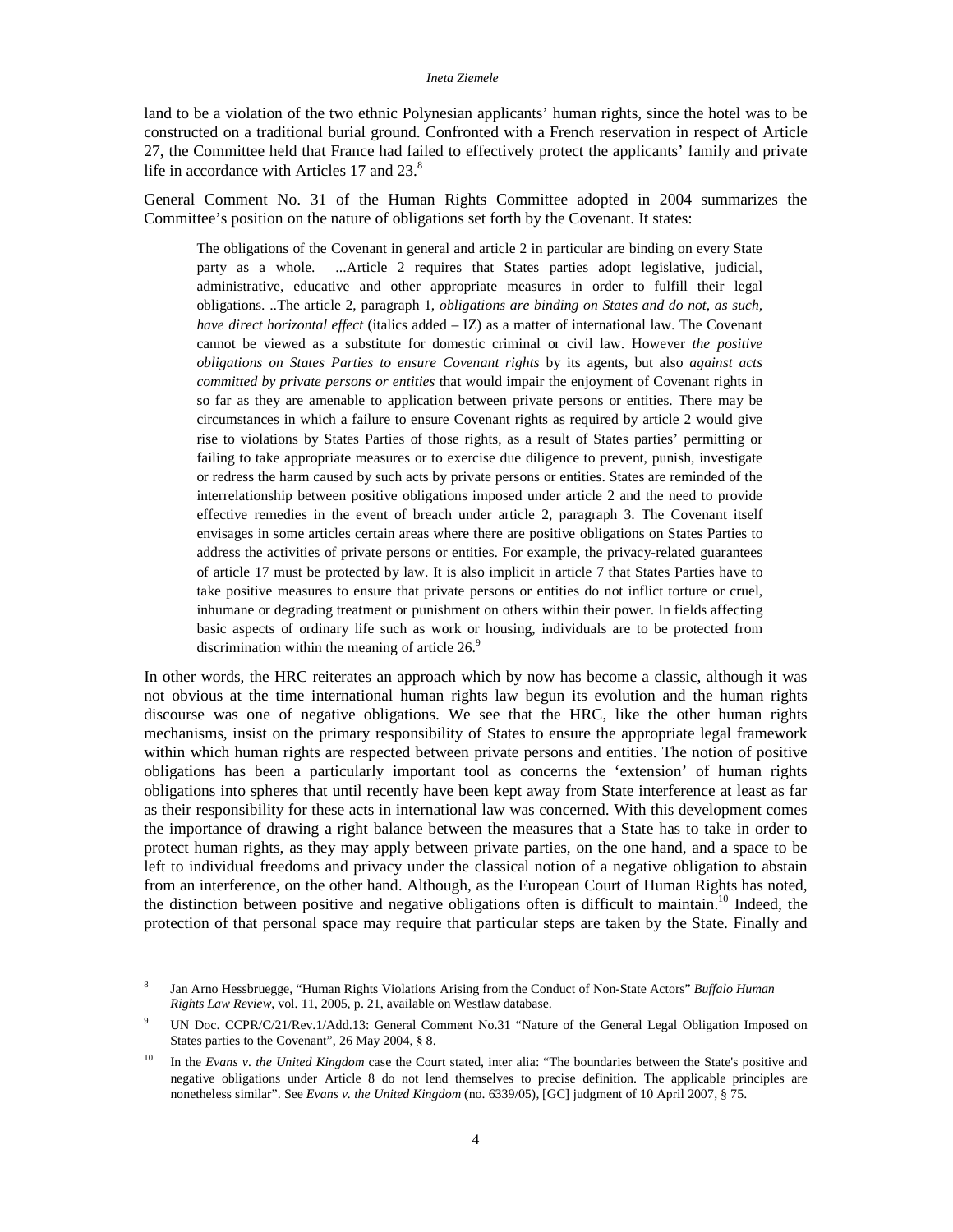depending on the field, given that States are obliged to adopt legislation which transgresses into certain private relations, one could even consider that in this sense a treaty has a horizontal effect in relations between private persons and entities. In this respect, areas of freedom of expression and domestic violence come to mind.

The Human Rights Committee has also had the opportunity to address the issue of private military contractors and the responsibility of States in their regard. For example, the Committee recommends imposition of criminal penalties in relation to violations of Article 7 against private contractors acting on behalf of the State:

The State party should ensure that any revision of the Army Field Manual only provides for interrogation techniques in conformity with the international understanding of the scope of the prohibition contained in article 7 of the Covenant; the State party should also ensure that the current interrogation techniques or any revised techniques are binding on all agencies of the United States Government and any others acting on its behalf; *the State party should ensure that there are effective means to follow suit against abuses committed by agencies operating outside the military structure* and that appropriate sanctions be imposed on its personnel who used or approved the use of the now prohibited techniques; the State party should ensure that the right to reparation of the victims of such practices is respected; and it should inform the Committee of any revisions of the interrogation techniques approved by the Army Field Manual.<sup>11</sup>

In the Concluding Observations on the Report of the United States, the HRC suggested that detention facilities in Guantanamo Bay, Afghanistan, Iraq and other overseas locations run by agents of the United States government, whether part of the military or privately contracted, are within the State's jurisdiction and therefore subject to its obligations under the Covenant. According to the HRC "the State party should conduct prompt and independent investigations into all allegations concerning suspicious deaths, torture or cruel, inhuman or degrading treatment or punishment inflicted by its personnel (including commanders) as well as contract employees, in detention facilities in Guantanamo Bay, Afghanistan, Iraq and other overseas locations."<sup>12</sup> The HRC has further recommended that a State Party trains "contract employees" working in detention facilities "about their respective obligations and responsibilities in line with articles 7 and 10 of the Covenant" to prevent recurrence of violations.<sup>13</sup>

As to the Committee's position on jurisdiction, it is interesting to note that the Committee refers to detention facilities run by US agents either in public service or on the basis of a contract. It appears that the HRC presumes that in such a situation the jurisdictional link with the US is sufficient for it to incur responsibility also for acts taking place within otherwise a foreign territory. It can indeed be accepted that that is the case for as long as the US government provides these facilities and agents with military, economic, financial and political support.<sup>14</sup>

At the roots of the problem is the fact that a modern State often lacks the resources necessary to carry out all the tasks, and that this leads the State to entrust some of these tasks to private entities. Apart from situations involving armed conflict, there are also processes of privatization of State functions which have raised questions as concerns obligations for the protection of human rights. The HRC has expressed concern about the lack of monitoring mechanisms for private prisons, and the failure to hold accountable private contractors suspected of torture or cruel, inhuman or degrading treatment at

<sup>&</sup>lt;sup>11</sup> Concluding Observations on the United States of America, UN Doc. CCPR/C/USA/CO/3/Rev.1, 18 December 2006, § 13. Emphasis added.

<sup>12</sup> Ibid., §§ 14, 15 and 18.

<sup>13</sup> Ibid, § 14.

<sup>14</sup> For the principle, see *Ilascu and Others v. Moldova and Russia* (no. 48787/99), judgment of 8 July 2004, § 392.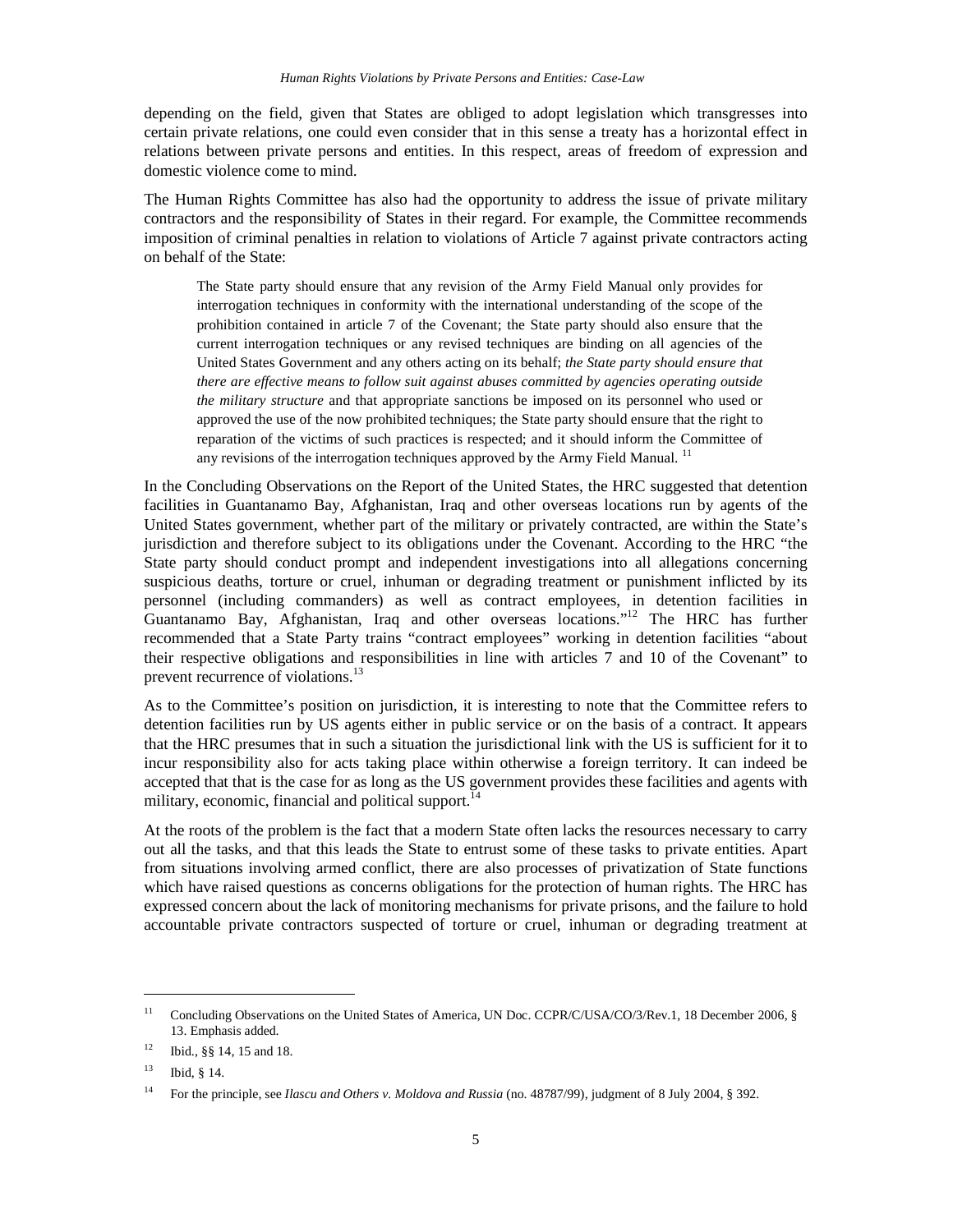detention and interrogation centers.<sup>15</sup> For instance, in the Concluding Observations on the Report of New Zealand while welcoming the information that the State party has decided that all prisons will be publicly managed after the expiry of the contract in July 2005 and that the contractors are expected to respect the United Nations Minimum Standards for the Treatment of Prisoners, the Committee nevertheless remained concerned about whether the practice of privatization, in an area where the State is responsible for protecting the rights of persons whom it has deprived of liberty, effectively meets the obligations of the State party under the Covenant and its own accountability for any violations.<sup>16</sup>

The dilemma facing human rights monitoring bodies is two-fold. It is outside their competence to tell the States the way in which they should carry out State functions or model their economic systems. Every now and then the monitoring bodies come to the conclusion that the choices made by the States may not be ideal for the protection of human rights. It is therefore that a monitoring body may have the following choices. Either they comment on the need to make adjustments in the system or they emphasize positive obligations of States to ensure rights of individuals. In any event, where a State outsources its functions it should provide for sufficient safeguards for the protection of human rights.

#### 2. Other Monitoring Bodies

 $\overline{a}$ 

Other human rights monitoring instances within the United Nations have adopted approaches similar to those of the HRC. The most recent general comment of the Committee on Economic, Social and Cultural Rights (CESCR) on the right to work, for example, recognizes that various private actors "have responsibilities regarding the realization of the right to work" and that private enterprises national and multinational - "have a particular role to play in job creation, hiring policies and nondiscriminatory access to work".<sup>17</sup> But then, in the same comment, the Committee reiterates the traditional view that such enterprises are "not bound" by the Covenant. In the context of economic and social rights, it has been argued that within the framework of the International Labour Organization (ILO) a stronger argument could be made for direct corporate responsibilities under the core conventions. Their subject matter addresses all types of employers, including corporations; corporations generally acknowledge greater responsibility for their employees than for other stakeholders; and the ILO's supervisory mechanism and complaints procedure specify roles for employer organizations and trade unions. But even here the legal responsibilities of corporations under the ILO conventions remain indirect.

Article 2.1(d) of the International Convention on Elimination of Racial Discrimination (ICERD) requires each State party to prohibit racial discrimination by "any persons, group or organizations". Article 5(b) obligates States parties to provide equal protection against violence and bodily harm, whether inflicted by governmental officials or by individuals, groups, or institutions. Besides, the treaty includes reference to particular sectors, implying that the State must regulate and adjudicate the acts of business enterprises in those sectors. Article 5(f) requires States parties to undertake to prohibit and eliminate racial discrimination in the right of access to places or services intended for use by the general public, including transport, hotels, restaurants, cafes and theatres. This is the Convention which imposes very clear obligations on States with respect to the regulation of relations between individuals and entities.

<sup>15</sup> Concluding Observations on the USA, *supra* note 11, §§ 13 and 14; Concluding Observations on New Zealand, UN Doc. CCPR/CO/75/NZL, 7 August 2002, § 13.

<sup>&</sup>lt;sup>16</sup> Concluding Observations on New Zealand, UN Doc. CCPR/CO/75/NZL, 7 August 2002, § 13.

<sup>&</sup>lt;sup>17</sup> CESCR, General Comment No. 18, § 52. For similar remarks see CESCR, general comments No. 14, § 42 and No 12, § 20. See also CRC, General Comment No. 5, § 56. It says that the State duty to respect "extends in practice" to non-State organizations.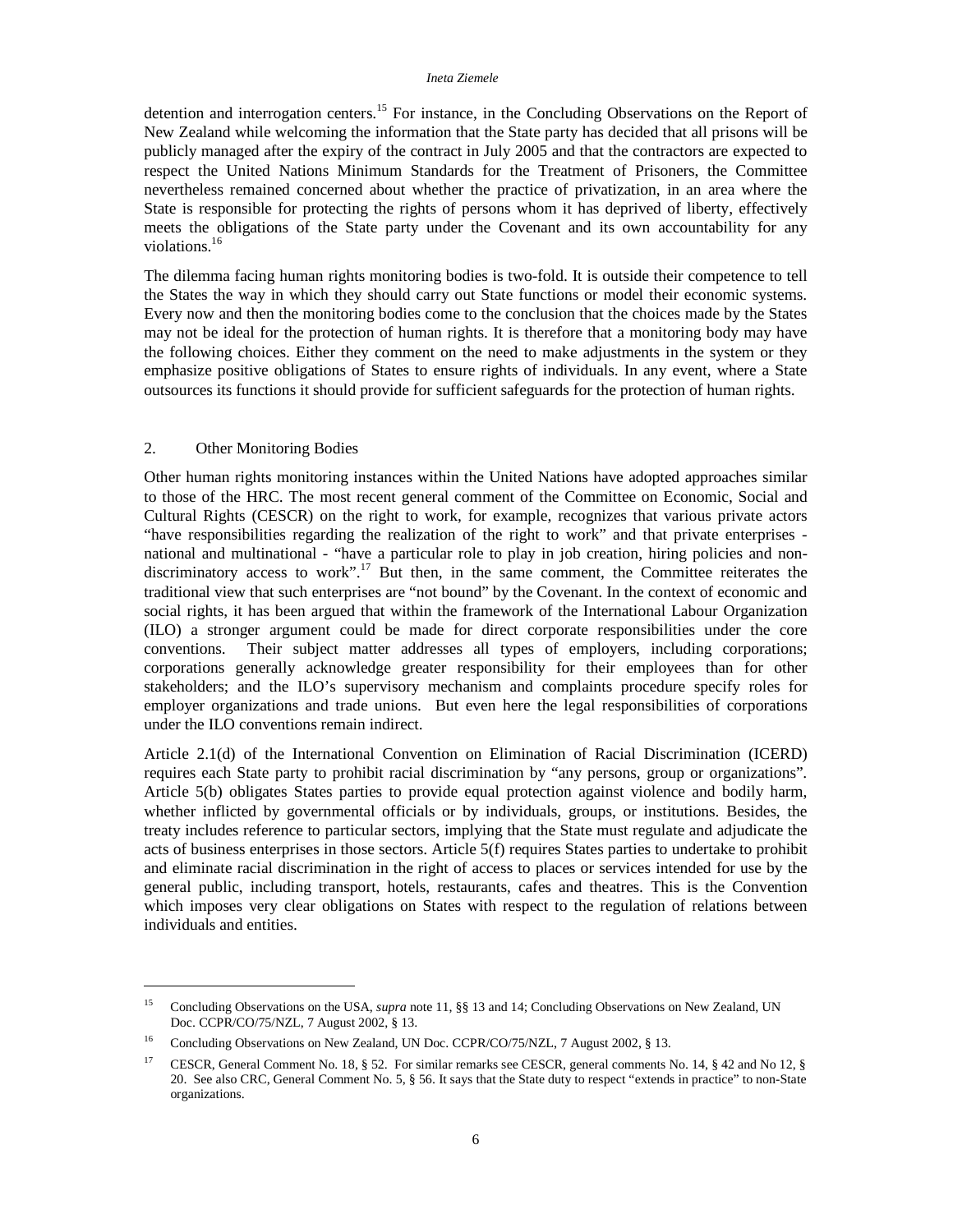It can be noted that, for example, the United States entered into a reservation upon the ratification of the ICERD as concerns the scope of obligations to prohibit discrimination excluding its responsibility for acts of private individuals, groups or organizations. The Committee on Elimination of Racial Discrimination (CERD) in 2008 repeated its invitation to the State party to withdraw the reservation on the scope of the obligations under Article 2.<sup>18</sup> Clearly limiting both the scope of the obligations and the reach of the Committee in its exercise of the monitoring function over US compliance with the Convention goes against the very purpose of the Convention, especially in view of its strong language as concerns the obligations to regulate the relations between private persons and entities.

The Committee traditionally looks closely at the statistics of criminal justice systems of States parties as concerns prosecution of crimes linked to racist or ethnic motivations. It also tries to find out whether there is legislation outlawing private organizations that incite racial or ethnic hatred.

In the Concluding Observations on the State report of Nigeria, the Committee expressed its concern about assaults, use of excessive force, summary executions and other abuses against members of local communities by law enforcement officers as well as by security personnel employed by petroleum corporations. The CERD urged the State Party to conduct full and impartial investigations of cases of alleged human rights violations by law enforcement officials and by private security personnel, institute proceedings against perpetrators and provide adequate redress to victims and/or their families.<sup>19</sup> The Committee has been concerned about those States in which foreign companies are given permission for the exploitation of lands without prior environmental assessments and taking due regard to the rights of local communities. $20$ 

A number of principles derive from the work of the CERD. Already the wording of the Convention indicates that the States have fairly precise obligations that concern the regulatory framework to be adopted with respect to private businesses so as to avoid and punish acts of racial discrimination. The States should also be more assertive in the exercise of their balancing function between various interests whereby the interests of local populations and general interests should not suffer from big business projects. Such projects should not lead to violations of individual human rights and when that happens there should be a system of investigation and adjudication in place. Furthermore, in its Concluding Observations on Suriname, the CERD recommended that the State should also require "large business ventures" to contribute to the promotion of human rights. The Committee, concerned over the lack of health and education facilities and utilities available to indigenous peoples, recommended to Suriname "the inclusion in agreements with large business ventures - in consultation with the peoples concerned - of language specifying how those ventures will contribute to the promotion of human rights in areas such as education."<sup>21</sup>

The International Convention on the Elimination of All Forms of Discrimination against Women requires States to take all appropriate measures to eliminate discrimination against women by any "enterprise" (Article  $2(e)$ ). In the area of equality between men and women we see particularly important developments as concerns the obligations imposed on private persons and entities. General Recommendation No. 19 adds that: "the discrimination under the Convention is not restricted to action by or on behalf of Governments".<sup>22</sup> The Committee on Elimination of Discrimination against Women (CEDAW) requires the adoption of positive measures or taking of affirmative action to improve the situation of women in the labour market<sup>23</sup> and in the spheres of family life and privacy. The Committee has admitted that the Convention requires State's interference, when necessary, in the most

<sup>&</sup>lt;sup>18</sup> Concluding Observations on the United States of America, CERD/C/USA/CO/6, 8 May 2008, § 11.

<sup>&</sup>lt;sup>19</sup> Concluding Observations on Nigeria, CERD/C/NGA/CO/18 (2005), § 19.

<sup>&</sup>lt;sup>20</sup> Concluding Observations on Guayana, CERD/C/GUY/CO/14 (2006), § 19.

<sup>&</sup>lt;sup>21</sup> Concluding Observations on Suriname, CERD/C/64/CO/9 (2004), § 19.

<sup>&</sup>lt;sup>22</sup> General recommendation no. 19 "Violance against women", CERD, 11th session, 1992.

<sup>&</sup>lt;sup>23</sup> See. e.g., UN Doc. CEDAW/C/LUX/CO/5, 8 April 2008,  $§$  24.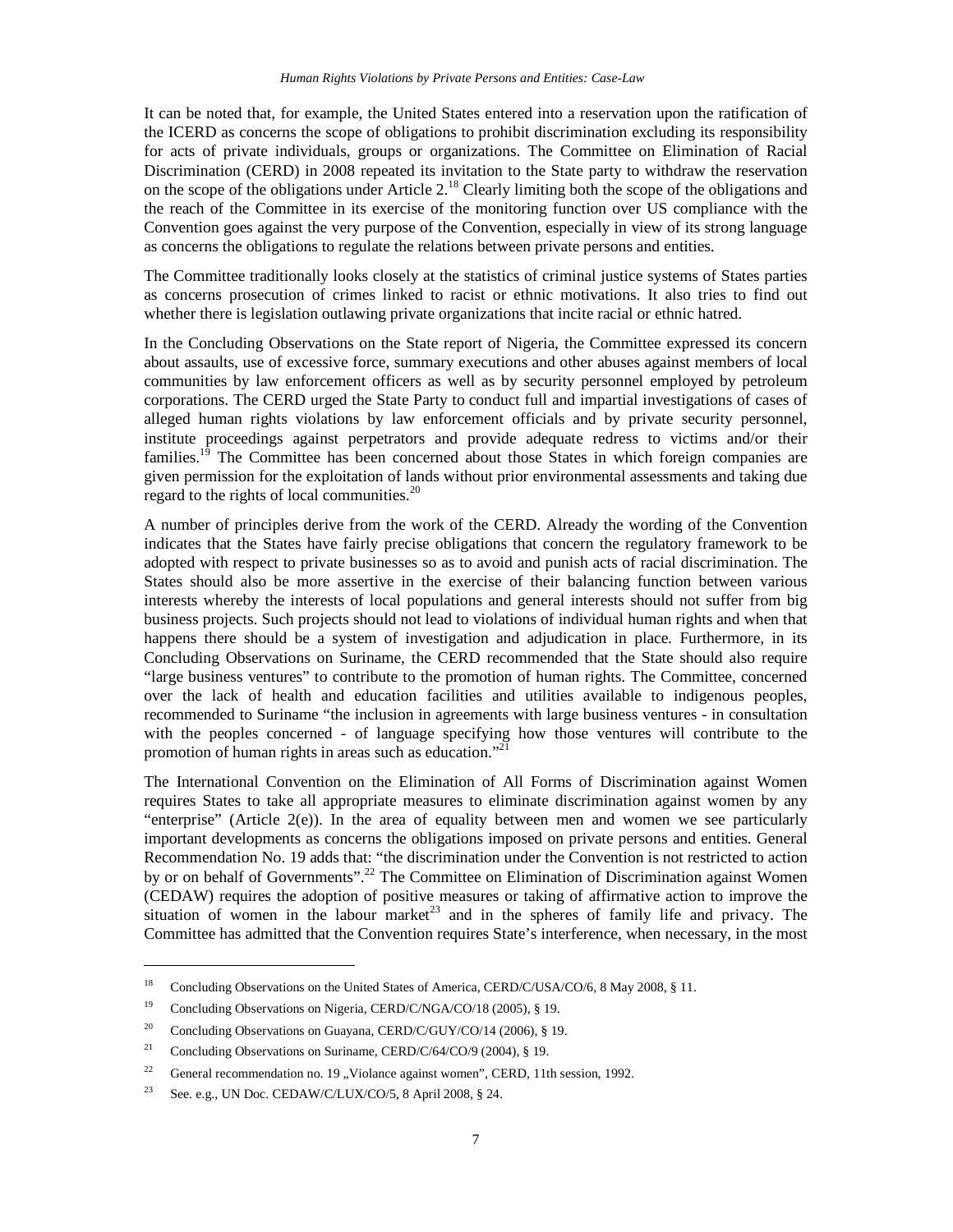delicate spheres of women's life. The Committee has clearly stated that the "State cannot absolve itself from responsibilities imposed by the Convention, by, for instance, passing those to non-governmental organizations and international donors. While the co-operation with the private sector is important, only the State possesses the necessary capacity and resources to protect and fulfill women's rights under the Convention".<sup>24</sup> The approach of the CEDAW is clearly in favour of imposing more obligations on States and demanding more responsibility from them for problems that women continue to face in various settings.

The UN Special Representative on Business and Human Rights in his analysis has come to the conclusion that the UN human rights treaty bodies most frequently have expressed concern about State failure to protect against private party abuse in relation to the right to non-discrimination, indigenous peoples' rights, and labour and health-related rights. In view of the mentioned above jurisprudence and recommendations of the treaty-monitoring bodies and the work of other special procedures of the UN, the obvious conclusion emerges that the list of fields and issues in which the States have positive obligations to regulate and intervene with private relations has grown considerably over the last decades. The scope of such obligations for States would typically involve the following measures: adoption of appropriate legislation, provision of judicial remedies and compensation where appropriate. However, as the work in the field of human rights and business shows, notably the Global Compact initiative of the UN, there is a growing dialogue between State and non-State actors such as businesses with an aim to achieve better compliance of non-State actors with some fundamental principles, including human rights. It is true that the Global Compact asks that businesses not to be complicit in human rights abuses and requires them not to accept such violations by, for example, security forces, $^{25}$  but it is not very specific as to the enforcement of responsibility for such violations. In this respect Theo van Boven had clarified, while the emphasis is on the responsibility of States, "[t]his approach should, however, in no way be considered as detracting from a victim's right, in appropriate cases, to bring civil action against non-state entities".<sup>26</sup>

As concerns the enforcement of these obligations with respect to companies working abroad, the Committee on Economic and Social Rights (CESR) in its General Comment No. 15 indicated that States should take steps to prevent their own citizens and companies from violating rights in other countries. About violations of most fundamental rights, such as the right to life and the prohibition of torture, the HRC and the CERD have observed that States incur responsibility for the acts of private military or security companies contracted to carry out either public or government sponsored private projects abroad. Holding companies accountable in such circumstances will depend on the legislation of both the host country and the country of incorporation. However, if States are to carry out the recommendations of the UN mechanisms, it appears that they have to put in place mechanisms of criminal and civil law character to hold the companies accountable and that victims should have effective remedies available to bring claims for violations of their human rights against private persons and entities in domestic courts.

## *B. The Inter-American Human Rights Protection System.*

 $\overline{a}$ 

Both the Inter-American Court of Human Rights and the Commission have pronounced on the obligations of the States parties to the American Convention on Human Rights with regard to human rights violations committed by private parties. It is to be noted that the Court has developed a very

<sup>&</sup>lt;sup>24</sup> Concluding Observations to the report submitted by Albania, CEDAW, A/58/38 Part I (2003), § 80.

<sup>&</sup>lt;sup>25</sup> On Principle 2 of Global Compact see http://www.unglobalcompact.org/AboutTheGC/TheTenPrinciples/ Principle2.html

<sup>&</sup>lt;sup>26</sup> See Theo van Boven, "The right to restitution, compensation and rehabilitation for victims of gross violations of human rights and fundamental freedoms", in G. Alfredsson & P. Macalister-Smith (eds.), *The Living Law of Nations*, N.P.Engel, Publisher, 1996, p.353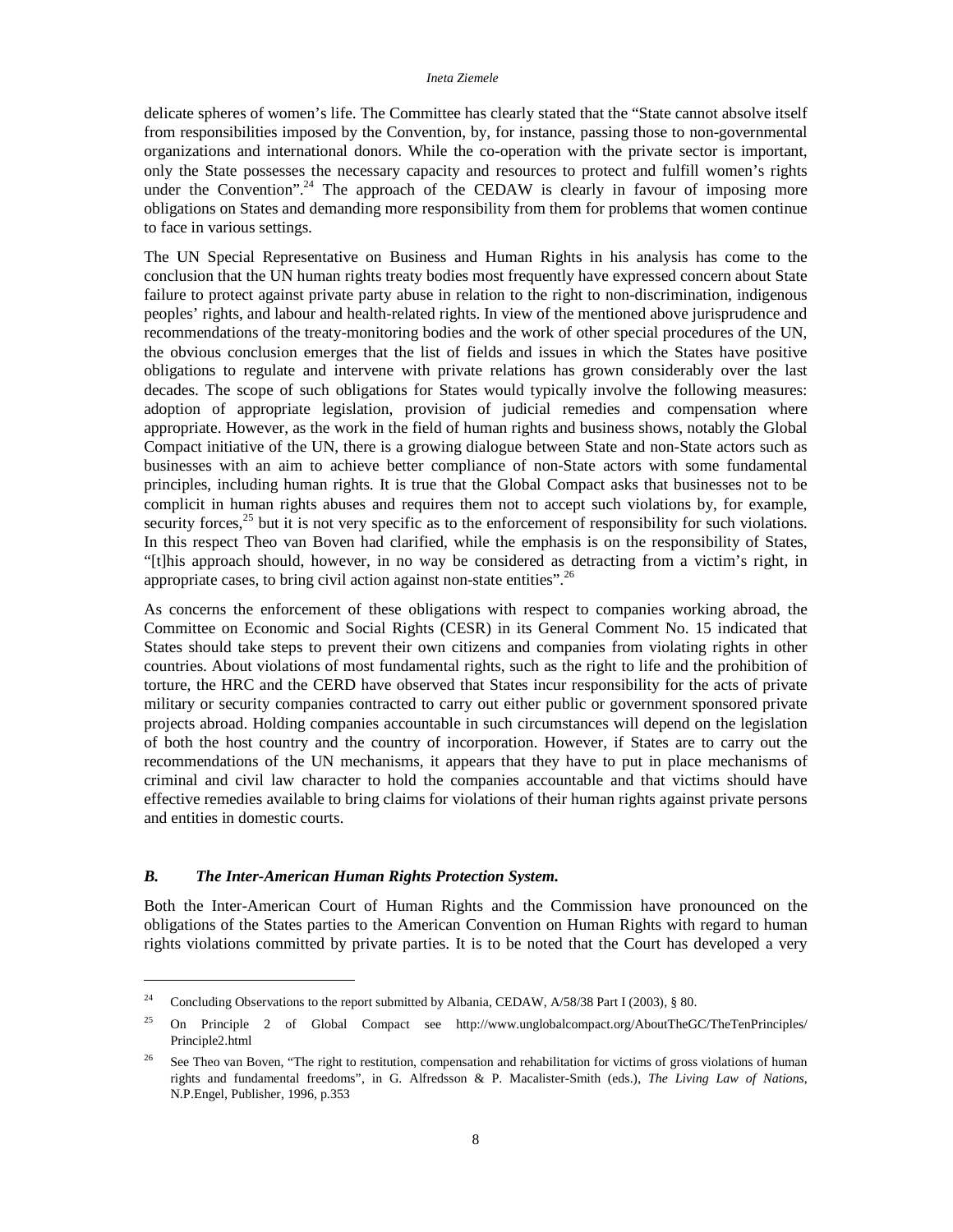strong *obligation to prevent* human rights violations which includes the obligation as concerns acts of private parties.

In its "Report on Human Rights Situation in the Republic of Guatemala" the inter-American Commission on Human Rights stated that "the governments must prevent and suppress acts of violence, even forcefully, whether committed by public officials or private individuals, whether their motives are political or otherwise".<sup>27</sup>

Furthermore, the inter-American system has developed a rather far-reaching concept of *imputability* of responsibility to a State for acts or omissions of private parties. Admittedly, the distinction between State agents and private parties is often a complex one and in the context of Americas the realities may add to this complexity. This seems to explain both the need for the development of the obligation to prevent human right abuses and the wide approach to imputability taken by the Court and the Commission.

In the *Riofrio Massacre* case, when determining the international responsibility of the State with regard to human rights violations committed by paramilitary groups, the Inter-American Commission on Human Rights clearly stated that "in cases in which members of paramilitary groups and the army carry out joint operations with the knowledge of superior officer, the members of the paramilitary groups act as agents of the State."<sup>28</sup> The Commission was not satisfied by the mere fact that those groups where already outlawed by the State itself.<sup>29</sup> It took into account the evidence that agents of the State helped to coordinate, carry out and cover up the massacre and therefore concluded that "the Sate is liable for the violations of the American Convention resulting from acts of commission or omission by its own agents and private individuals involved in the execution of victims."<sup>30</sup>

The Inter-American Court seems to follow the same approach. The case-law of the Court shows that direct attribution of acts committed by private parties is not a decisive element in establishing the international responsibility of a State. It remains, however, a first test to be carried out. This is combined with the obligation to take all necessary measures to prevent human rights violations and once they occur to respond adequately.

In the *Yanonami v. Brasil* case, the Commission held that Brazil had breached the rights to health and life of indigenous persons, since it failed to prevent settlers from moving in large numbers to the Brazilian Amazon reserve and thereby bringing disease, violence, and destruction to the Yanomami.<sup>31</sup>

In the *Blake* case, the Inter-American Court of Human Rights found that a paramilitary group (a socalled "Civilian Self-Defense Patrol") which had "an institutional relationship with the Army, performed activities in support of the armed forces' functions, and, moreover, received resources, weapons, training and direct orders from the Guatemalan Army and operated under its supervision" was a *de facto* agent of Guatemala and that the actions perpetrated by the member of this group should therefore be imputable to the State.<sup>32</sup>

In the *Maritza Urrutia v. Guatemala* case, during a public hearing the State asserted that there was no direct evidence to show that agents of the State were responsible for the violations committed against the victim.<sup>33</sup> However, the Court indicated that, in order to establish that there has been a violation of

<sup>27</sup> Cited in Andrew Clapham, "Human Rights Obligations of Non-State Actors", in *Collected Courses of the Academy of European Law*, XV/1, 2006, p. 424.

<sup>28</sup> Report No. 62/01, Case 11.654, *Riofrio Massacre*, Colombia, 6 April 2001, § 51.

<sup>29</sup> See also *19 Merchants v. Colombia*, judgment of 5 July 2004, §§ 118-123.

<sup>30</sup> Report No. 62/01, Case 11.654, *Riofrio Massacre*, Colombia, 6 April 2001, § 52.

<sup>31</sup> Resolution No 12/85, Case 7615, 5 March 1985 http://www.cidh.org/annualrep/84.85eng/Brazil7615.htm

<sup>32</sup> *Blake v. Guatemala*, judgment of 24 January 1998, §§ 68-78.

<sup>33</sup>*Maritza Urrutia v. Guatemala*, judgment of 27 November 2003, § 41.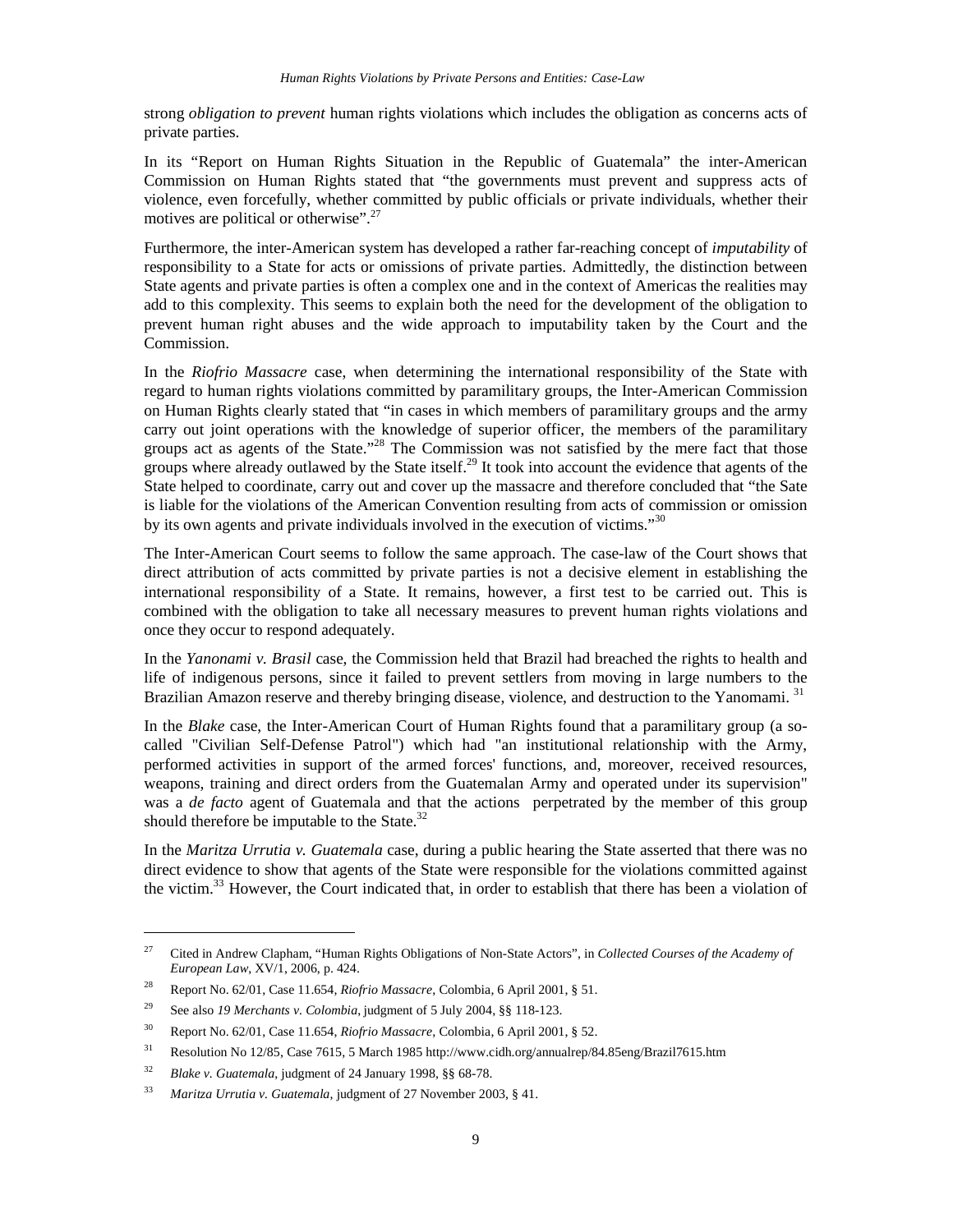the rights embodied in the Convention, it is not necessary to determine, as it is under domestic criminal law, the guilt of the authors or their intention, nor is it necessary to identify individually the agents who are attributed with the violations.<sup>34</sup> One passage is worth of particular mention here since it expressly stipulates that certain provisions of the American Convention, namely, Paragraphs 4, 5 and 6 of Article 7 "establish *obligations of a positive nature* that impose specific requirements on both State agents and *third parties* who *act with the tolerance* and agreement of the former and who are responsible for carrying out detentions."<sup>35</sup>

In the *Velasquez-Rodriguez v. Honduras* case, the Inter-American Court noted that: "An illegal act which violates human rights and which is initially not directly imputable to a State (for example, because it is the act of a private person or because the person responsible has not been identified) can lead to international responsibility of the State, not because of the act itself, but because of the lack of due diligence to prevent the violation or to respond to it as required by the Convention.<sup>356</sup> According to the Court, due diligence entails a legal duty not only to prevent human rights violations but also to properly investigate, prosecute and punish those responsible for the acts as well as to ensure the victim adequate compensation.<sup>37</sup> The same approach was adopted by the Court in the *Gohnez-Cruz v*. *Honduras* case concerning facts similar to those assessed by the Court in the Velasquez*-Rodriguez v. Honduras* case. 38

The Inter-American Court also set out specific requirements for adequate investigation, stating that "it must be undertaken in a serious manner and not as a mere formality preordained to be ineffective. An investigation must have an objective and be assumed by the State as its own legal duty, not as a step taken by private interests that depends upon the initiative of the victim or his family or upon their offer of proof, without an effective search for the truth by the government."<sup>39</sup>

It is interesting to note that a State's failure to seriously investigate human rights violations committed by a private party has been seen by the Court as complicity of the State in the commission of the violations which therefore results in international responsibility of the State.<sup>40</sup>

The obligation of a State to investigate and punish when human rights violations are committed allegedly also by private parties was addressed by the Inter-American Court in subsequent cases on forced disappearances. In *Morales et al v. Guatemala* for instance, the Court was concerned with arbitrary arrests or kidnappings of the victims and several murders "committed by armed individuals wearing military or police dress an others wearing civilian clothes". The Court specifies that State tolerance of such acts is a sufficient nexus for the attribution of responsibility. "It is not necessary to determine the perpetrators' culpability or intentionality in order to establish that the rights enshrined in the Convention have been violated, nor is it essential to identify individually the agents to whom the acts of violation are attributed. The sole requirement is to demonstrate that the State authorities

<sup>34</sup> Ibid. See also: *"Street Children" case (Villagrán Morales et al.),* judgment of 19 November 1999*,* § 75*;* and *The "White Van" case (Paniagua Morales et al.),* judgment of 8 March 1998, para. 91.

<sup>35</sup> *Maritza Urrutia v. Guatemala*, judgment of 27 November 2003, § 71. See also: *Juan Humberto Sánchez, v. Honduras*, judgment of 7 June 2003, § 81.

<sup>36</sup> *Velásquez Rodríguez v. Honduras*, judgment of 29 July 1988, § 174.

<sup>&</sup>lt;sup>37</sup> "The State has a legal duty to take reasonable steps to prevent human rights violations and to use the means at its disposal to carry out a serious investigation of violations committed within its jurisdiction, to identify those responsible, to impose the appropriate punishment and to ensure the victim adequate compensation.". *Velásquez Rodríguez v. Honduras*, judgment of 29 July 1988, § 174; *Godínez-Cruz v. Honduras*, judgment of 20 January 1989, § 184.

<sup>38</sup> *Godínez-Cruz v. Honduras*, judgment of 20 January 1989, §§ 182-183.

<sup>39</sup> *Velásquez Rodríguez v. Honduras*, judgment of 29 July 1988, § 177; *Godínez-Cruz v. Honduras*, judgment of 20 January 1989, § 188.

<sup>&</sup>lt;sup>40</sup> "Where the acts of private parties that violate the Convention are not seriously investigated, those parties are aided in a sense by the government, thereby making the States responsible on the international plane." See *Velásquez Rodríguez,* § 177;*Godínez*-*Cruz,* § 188.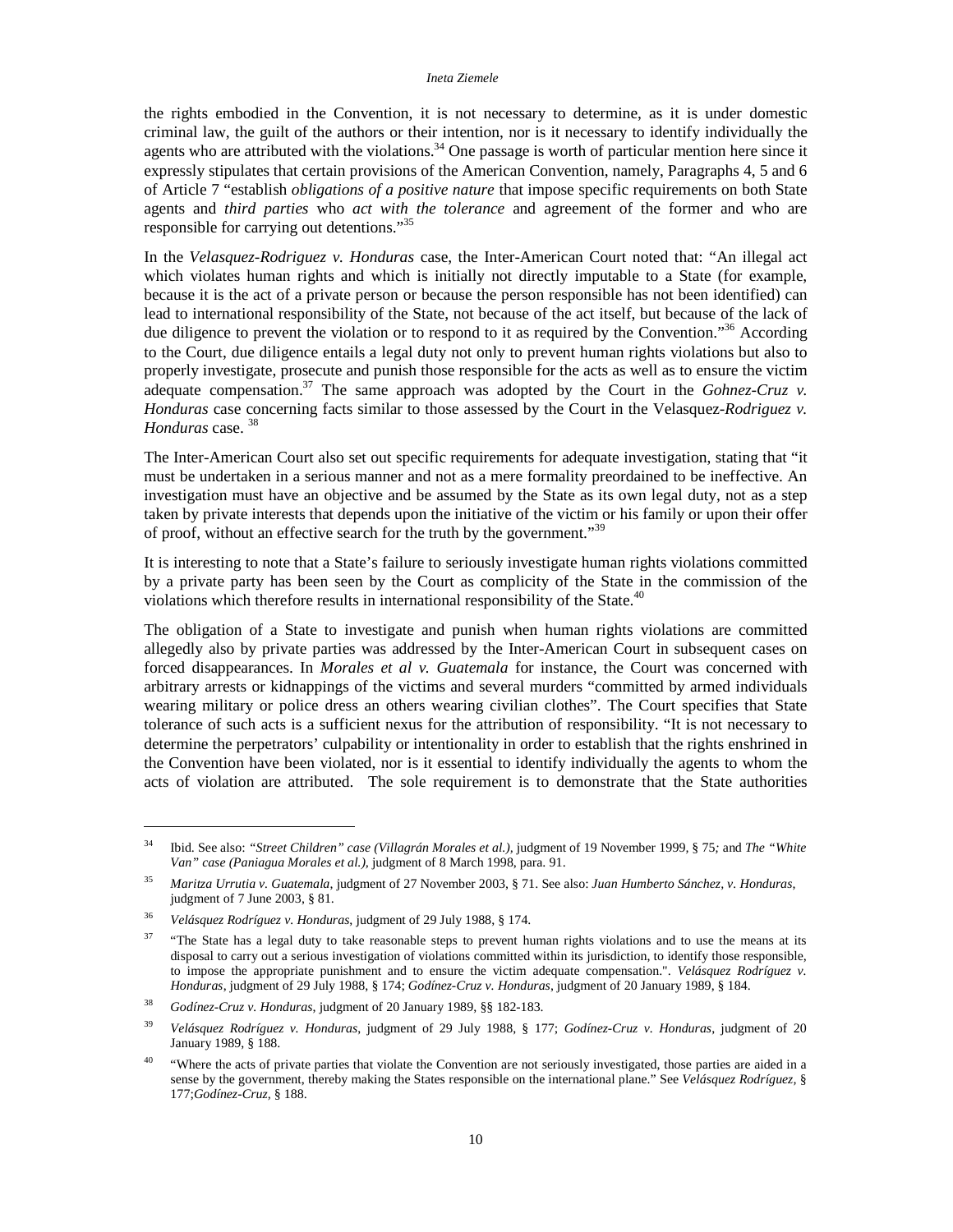supported or tolerated infringement of the rights recognized in the Convention. Moreover, the State's international responsibility is also at issue when it does not take the necessary steps under its domestic law to identify and, where appropriate, punish the authors of such violations."<sup>41</sup> Although fairly exhaustive investigation of the acts had been carried out by the Guatemalan police, the state judiciary failed to take diligent and effective measures to prosecute and, where appropriate, punish those responsible for the acts.

In an advisory opinion on the Rights of Migrant Workers, the Court stated that the principle of nondiscrimination, which in the Court's view may be considered as a peremptory norm under general international law, gives rise to effects with regard to third parties, including individuals. In its opinion the Court *inter alia* pronounced the duty to ensure that violations of the Convention are considered as illegal acts under national law.<sup>42</sup> Furthermore, the Inter-American Court has spelled out the duty to provide appropriate legislation. For instance, in *Velasquez-Rodriguez v. Honduras* the Court highlighted that duty to prevent includes the obligation to ensure that human rights violations are recognized as illegal acts under domestic legislation.<sup>43</sup>

The case of the *Maygna (Sumo) Awas Tingni Community v. Nicaragua* concerned the rights to property of indigenous peoples under the American Convention. In this case, the Court developed the jurisprudence earlier established by the Commission when dealing with the rights of indigenous peoples.<sup>44</sup>The Court noted that the State failed to effectively delimit and demarcate the territory to which the Awas Tingni Community had a property right. Such a failure gave rise to an obligation to "abstain from carrying out, until that delimitation, demarcation, and titling have been done, actions that might lead the agents of the State itself, or third parties acting with its acquiescence or its tolerance, to affect the existence, value, use or enjoyment of the property located in the geographical area where the members of the Community live and carry out their activities."<sup>45</sup>

The last two examples show that the Court speaks out on the obligation to legislate and execute. Undoubtedly, proper national legislative framework is important as to the acts of private parties and their compliance with international human rights obligations of a State. It is equally true that where a State fails to comply with its own legislation this provides for more space for abuse in private party relations.

To sum up, the Inter-American system for the protection of human rights has developed a number of important elements as concerns the obligations of States Parties under the American Convention that are of relevance for the development of the accountability of private parties for human rights violations. These elements are as follows. First of all, there is a general obligation to prevent human rights violations by public and private parties. It seems that the Court is prepared to accept farreaching obligations in this regard as shown by the *Velasquez-Rodriguez* case in which the lack of due diligence in preventing human rights violations was attributed to the respondent State. Secondly, the

<sup>41</sup> *Paniagua Morales et al v. Guatemala*, judgment of 8 March 1998, § 91.

<sup>&</sup>lt;sup>42</sup> "In summary, employment relationships between migrant workers and third party employers may give rise to the international responsibility of the State in different ways. First, States are obliged to ensure that, within their territory, all the labor rights stipulated in its laws – rights deriving from international instruments or domestic legislation – are recognized and applied. Likewise, States are internationally responsible when they tolerate actions and practices of third parties that prejudice migrant workers, either because they do not recognize the same rights to them as to national workers or because they recognize the same rights to them but with some type of discrimination." See Advisory Opinion OC-18/03 of 17 September 2003, requested by the United Mexican States, *Juridical Condition and Rights of the Undocumented Migrants*, § 153.

<sup>&</sup>lt;sup>43</sup> "This duty to prevent includes all those means of a legal, political, administrative and cultural nature that promote the protection of human rights and ensure that any violations are considered and treated as illegal acts, which, as such, may lead to the punishment of those responsible and the obligation to indemnity the victims for damages." See *Velásquez Rodríguez*, § 177; *Godínez-Cruz*, § 185.

<sup>44</sup> Resolution No 12/85, Case 7615, 5 March 1985 http://www.cidh.org/annualrep/84.85eng/Brazil7615.htm

<sup>45</sup> *The Maygna (Sumo) Awas Tingni Community v. Nicaragua*, judgment of 31 August 2001, § 153.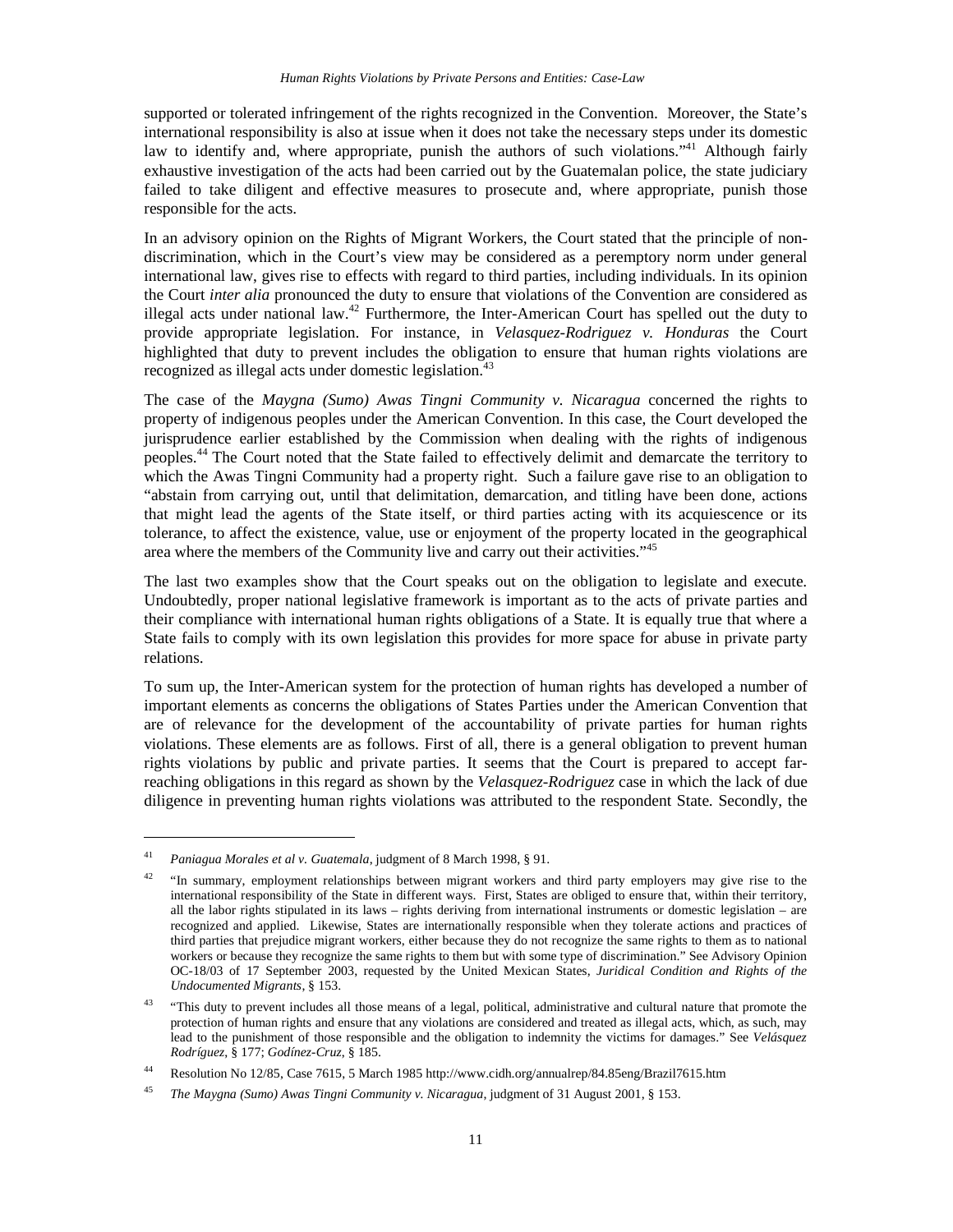test of imputability of certain acts to a State also appears quite far-reaching in a sense that where a State tolerates violations of human rights by third parties it will incur responsibility. Thirdly, the obligation to investigate on its own initiative, prosecute and punish and provide the compensation to the victims has been in detail outlined by the Court and the Commission. Fourthly, the human rights violations have to be outlawed at the national level. Finally, the Court has also elaborated on positive obligations entailed in the Convention. It is interesting to note that the Court is prepared to extend the notion of obligations on private persons and entities.<sup>46</sup>

## *C. The European Court of Human Rights*

The European Court of Human Rights has generally adopted the traditional view, imposing farreaching obligations to protect on States while leaving to them the choice of means.<sup>47</sup> Article 1 of the European Convention of Human Rights (hereinafter – the Convention or ECHR) reads:

The High Contracting Parties shall secure to everyone within their jurisdiction the rights and freedoms defined in Section I of this Convention.

Some scholars have suggested that the European Convention of Human Rights establishes direct obligations between individuals. Andrew Clapham for instance argues that the fact that Convention only provides for an action of individuals against States and not against other individuals does not preclude the existence of obligations between individuals under the Convention.<sup>48</sup> Other scholars find this argument not convincing because there are no cases in which the European Court of Human Rights (hereinafter - ECtHR) has recognized horizontal obligations between non-state actors contrary to the wording of Article 1 of the Convention, which only addresses the High Contracting Parties. The debate in doctrine on the possible horizontal effect of the ECHR continues.<sup>49</sup>

In the meantime, the Court in its case-law has stated that States parties to the Convention must adopt measures necessary to protect human rights and freedoms specified by the ECHR with respect to both actions of a State and that of private persons and entities. One can trace the developments by taking a chronological approach. As early as *Young, James and Webster v. the United Kingdom (1981),* the Court focused on the absence of legislation to protect workers from being obliged to join a trade union. British Rail reached an agreement with rail unions and started to dismiss the employees who refused to join these trade unions. The Court ruled that the State is obliged to protect, through law, the freedom of association under Article 11, both with regard to employment in the State and private sectors.<sup>50</sup> Put another way, the Convention's Article 11 covers employment in the private sphere. It is important to stress that the Court didn't analyze whether actions of British Rail could be attributed to the Government; therefore Government's arguments that British Railways did not possess the status of a State organ were unsuccessful. In accordance with Clapham, this case opened the way for the conclusion that States have (in addition to the obligation to protect individual rights from arbitrary interference by public authorities) "positive obligations to secure the effective enjoinment" of a right to association in trade unions, even where the direct infringement is not done by a State.<sup>51</sup>

<sup>46</sup> *Supra*, note 35.

<sup>&</sup>lt;sup>47</sup> Andrew Clapham has examined extensively the various aspects of the question of obligations of non-State actors. See A. Clapham, *Human rights obligations of non-state actors*, Oxford: Oxford University Press, 2006; A. Clapham, "Human Rights Obligations of Non-State Actors", in *Collected Courses of the Academy of European Law*, XV/1, 2006

<sup>48</sup> Ibid.

<sup>&</sup>lt;sup>49</sup> See the text accompanying notes 77-78.

<sup>50</sup> *Young, James and Webster v. The United Kingdom*, judgment of 13 August 1981, Series A, No. 44 (1982) § 49.

<sup>51</sup> See Andrew Clapham, *Human rights obligations of non-state actors*, Oxford: Oxford University Press, 2006, p. 353.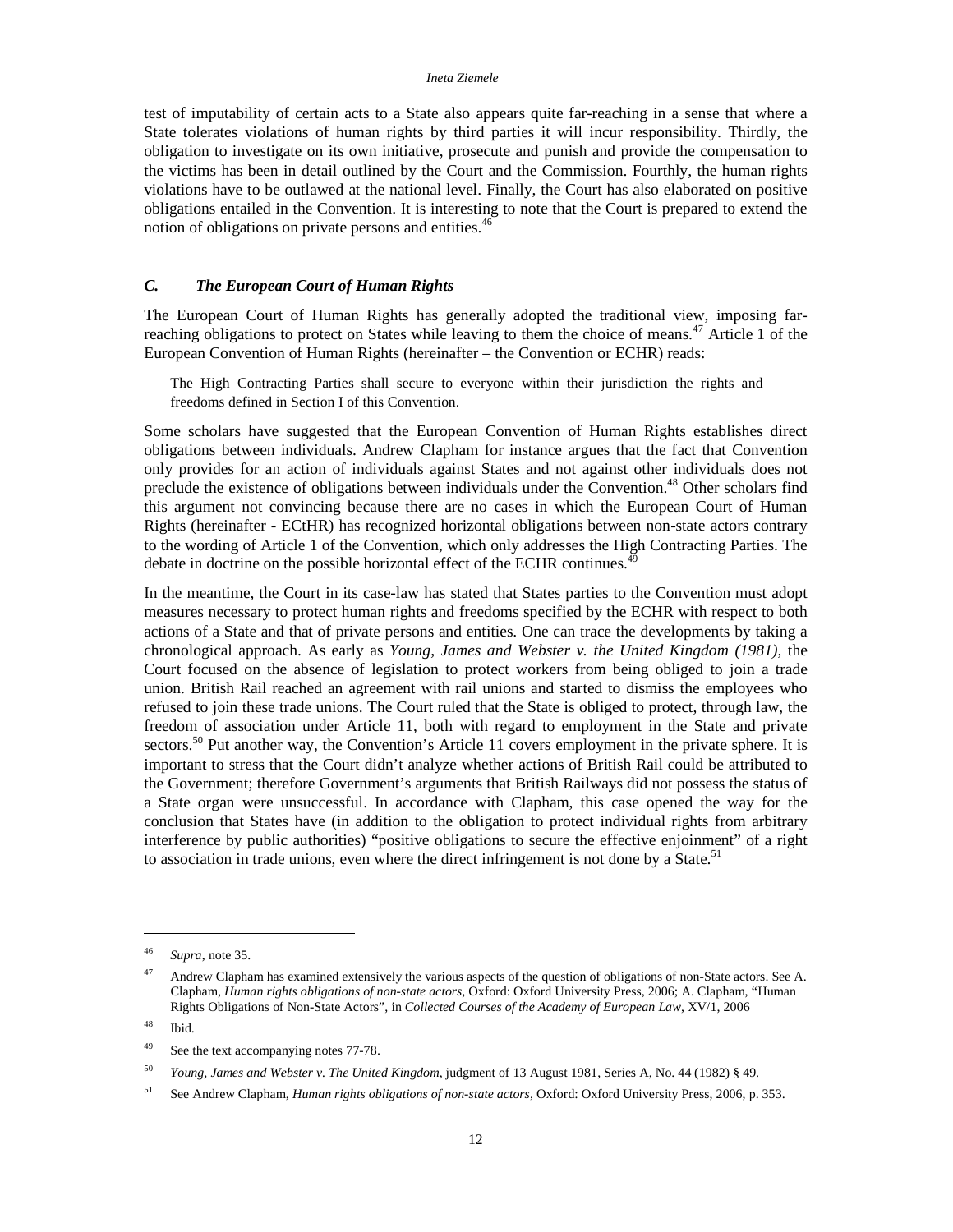Article 2 of the ECHR protects one of the most fundamental human rights – right to life. The ECtHR has developed an important case-law dealing with violations of Article 2 committed by non-state actors. The said article imposes on States obligations which go beyond the mere adoption of relevant legislation permitting to bring criminal charges for taking life.

A classical case, which is often citied in the literature as the case where the ECtHR dealt with a State's obligation to prevent the murder of an individual by another individual, is the case of *Osman v the United Kingdom*. <sup>52</sup> The facts of the case in brief are as follows. A teacher at Homerton House School, London, Paul Paget-Lewis, developed an attachment towards his 15-year-old pupil Ahmet Osman. He followed the boy home, invited to the class during the lunch brake, gave him money and small presents. Lately he started spreading rumors about Ahmet's friend, another pupil at the school, Leslie Green. On several occasions he followed Leslie home. Then the graffiti of the obscene contents appeared on the walls of the school. Paget-Lewis however denied his fault in this regard. It was also discovered that somebody had stolen the personal files of Ahmet and Leslie Green from the school, but Paget-Lewies again denied he had done it. The obsession of Paget-Lewis had been brought to the attention of education authorities and police. He was examined on three occasions by a psychiatrist, who decided that he was not mentally ill but should be transferred from the school on medical grounds. He was suspended from teaching duties and during this period a number of attacks were made on the Osmans' property. There was also a collision between the Paget-Lewis's car and a car carrying Leslie Green. During this time, there were various interviews between the teacher and the local authorities, as well as between the teacher and police. The car accident was investigated by the police. Following the attempt to arrest Paget-Lewis, he left London and travelled around England hiring cars under his newly-adopted name of Osman. He stole a gun and returned to London, where he was spotted near Ahmet's home. The neighbours reported to the police, the latter however failed to react. Paget-Lewis shot dead the father of Ahmet Osman and seriously wounded him as well. He then drove to the home of deputy head teacher, killed him and wounded his son. Next morning Paget-Lewis was arrested by the police. On being arrested he stated: "why didn't you stop me before I did it, I gave you all the warning signs?"

The ECtHR was faced with the complaint brought by the mother of Ahmet Osman about the failure of the authorities to appreciate and act on a series of warning signs that Paget-Lewis represented a serious threat to the physical safety of her son and family.<sup>53</sup> The ECtHR began by stating that:

[T]he first sentence of Article 2 §1 enjoins the State not only to refrain from the intentional and unlawful taking of life, but also to take appropriate steps to safeguard the lives of those within its jurisdiction. It is common ground that State's obligation in this respect extends beyond its primary duty to secure the right to life by putting in place effective criminal law provisions to deter the commission of offences against the person backed up by law-enforcement machinery for the prevention, suppression and sanctioning of breaches of such provisions. (…) [T]he Article 2 of the Convention may also imply in certain well-defined circumstances a positive obligation on the authorities to take preventive operational measures to protect an individual whose life is at risk from the criminal acts of another individual.<sup>54</sup>

In determining the responsibility of a State, the question before the ECtHR was whether the failure to take steps by the police to the alleged threat posed by Paget-Lewis at that time was a problem in the eyes of the Convention. In view of the ECtHR the State violated its positive obligation to protect the right to life when it could be established:

<sup>52</sup> *Osman v. the United Kingdom* (no. 23452/94), judgment of 28 October 1998.

<sup>53</sup> Ibid., § 10.

<sup>54</sup> Ibid, § 115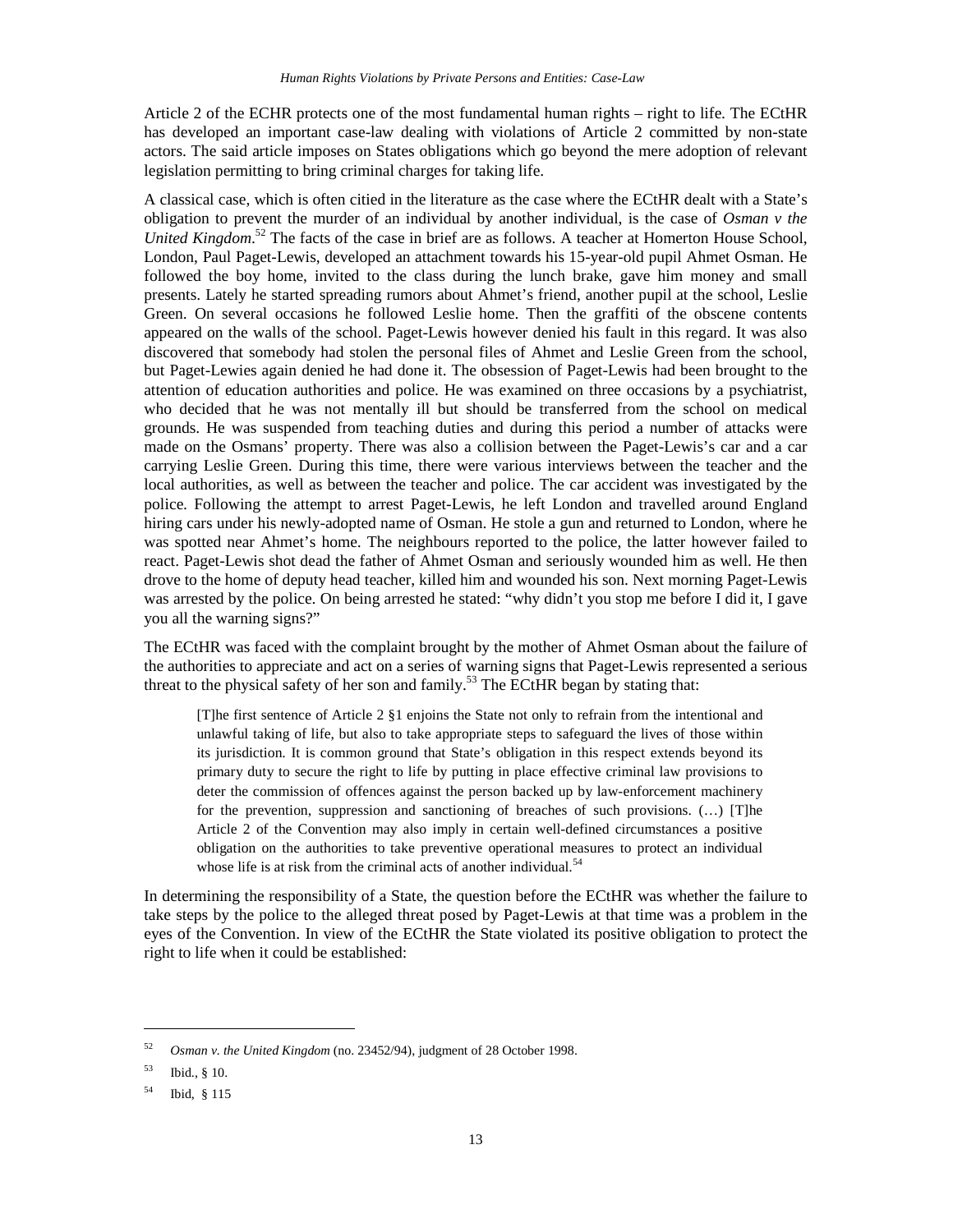that the authorities *knew or ought to have known* at the time of the *existence of a real and immediate risk* (italics added – IZ) to the life of an identified individual or individuals from the criminal acts of a third party and that they failed to take measures within the scope of their powers which, judged reasonably, might have been expected to avoid that risk.<sup>55</sup>

Thus the ECtHR proposed a test for the determination of the responsibility of a State under Article 2 of the ECHR. First, the risk must be real and immediate and the State authorities have to have known or ought to have known about the existence of this risk. Second, it must be established that they failed to respond to this risk. The development of a test which engages the positive obligation of a State to act is an interesting approach and the one that would typically be adopted by a court. The Court explained that this was necessary to avoid an impossible and disproportionate burden to be put on States. The ECtHR kept in mind the difficulties faced by State authorities in policing modern societies, the unpredictability of human conduct and the operational choices which must be made in terms of priorities and resources.<sup>56</sup> Moreover, according to the ECtHR, not every claimed risk to life can entail for the authorities the requirement to take operational measures to prevent that risk from materializing.<sup>57</sup> The ECtHR has citied this passage in the other cases invoking State responsibility for the failure to protect individuals from killings committed by other individuals. The State is not under the duty to foresee the risk to life or to take preventive measures to avoid such a risk. The acceptance of such a standard would be difficult in view of the other competing interests and principles that derive from or are protected by the ECHR. In the words of the ECtHR:

[T]he police must discharge their duties in a manner which is compatible with the rights and freedoms of individuals. In the circumstances of the present case, they cannot be criticized for the attaching weight to the presumption of innocence or failing to use powers of arrest, search and seizure having regard to their reasonably held view that they lacked at relevant times the required standard of suspicion to use those powers or that any action taken would in fact have produced concrete results.<sup>58</sup>

In the *Osman* case, the ECtHR, having examined all the facts, came to the conclusion that, first of all, Paget-Lewis's attachment to Ahmet Osman could not be judged as constituting a threat to his life, and that, secondly, it could not be said that the police knew or ought to have known that the Osman family was at a real and immediate risk from Paget-Lewis.

Since the first criterion was not satisfied there was no need for the police to react with the aim to protect the Osman family. On the contrary, such actions might have led to a breach of the rights of Paget-Lewis. Thus the ECtHR concluded that in the given case there was no violation of Article 2 of the ECHR.

Since the Osman judgment, the ECtHR has applied the test on several other occasions. The case where both criteria were satisfied was *Kontrová v Slovakia*. The husband of the applicant had physically assaulted her on a regular basis. On one occasion the applicant turned to the police and complained about her injuries after her husband had beaten her with an electric cable. The seriousness of the injury was confirmed by a medical certificate. She later withdrew her complaint. On another occasion the applicant's husband was threatening to kill himself and their two children with a shotgun. The relatives of the applicant and later the applicant herself called the police and informed about the incident. When the police came to visit the premises, they found out that applicant's husband had already left the scene. The police officer did not undertake any investigative actions, just took the applicant to her parents' home and invited to visit the police station next morning. On the next day the

<sup>55</sup> Ibid, § 116.

<sup>56</sup> Ibid.

<sup>57</sup> Ibid.

<sup>58</sup> Ibid., § 121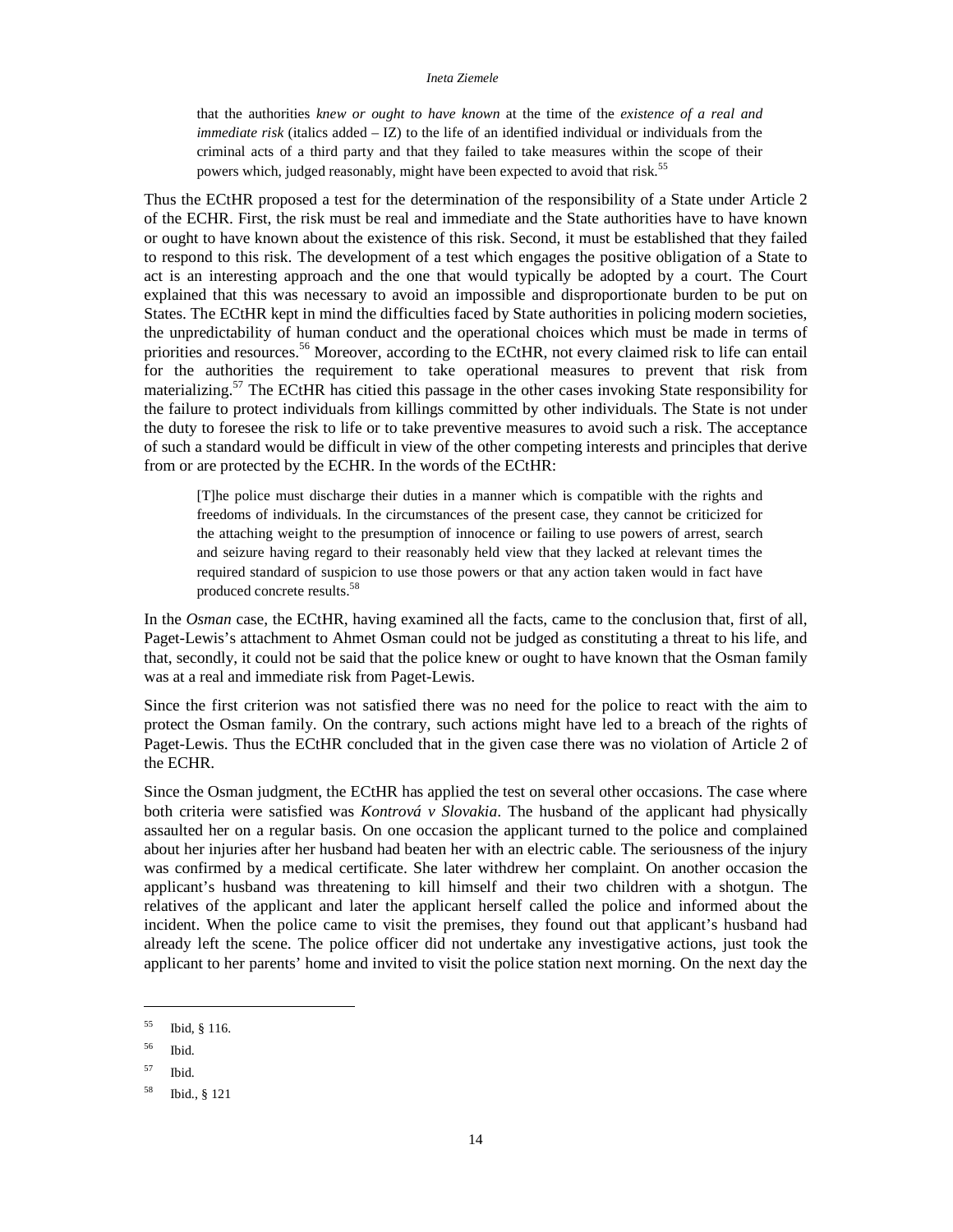applicant came to the police station and talked with the officer about her criminal complaint and the last night's incident. Later that day applicant's husband shot himself and their two children dead.<sup>59</sup>

The applicant complained before the ECtHR about the State's failure to take preventive actions. She argued that the police had been under a positive obligation to protect the lives of her children and that they had failed to discharge that obligation. They should have classified her late husband's threats as criminal offences and should have investigated them and prosecuted him on their own motion.<sup>60</sup> The ECtHR began by citing the Osman judgment as regards the scope of State's positive obligations under Article 2 of the ECHR and then proceeded with the application of the Osman test. Since the applicant was constantly beaten by her husband and since he had already threatened to kill the children, the ECtHR concluded that the actions of the applicant's husband at that time indeed could be qualified as real and immediate risk. The police knew about the existence of this risk since the applicant complained about it. Since the first criterion was satisfied, the ECtHR found that the situation at the time called for the police intervention. The ECtHR further specified which actions the police had to undertake, but did not do. It came to the conclusion that Slovakia violated Article 2 of the ECHR.

The ECtHR has had to apply the Osman test several times in dealing with complaints about Turkey's failure to protect individuals from violence of non-State actors in the context of the instability in the Kurdish areas of Turkey. Thus, for instance, in cases *Yasa v.Turkey*, *Mahmut Kaya v.Turkey*, *Akkoc v. Turkey*, *Killic v. Turkey* the ECtHR had to deal with the State's duty to prevent the killings by unknown persons. In all cases the ECtHR first of all looked whether the risk to life of the victims was real and immediate. Despite the government's allegations, the ECtHR always found the existence of a real and immediate risk to the lives of victims based on the assessment of the overall situation in the south-east region of Turkey of which the State was aware or ought to have been aware. The ECtHR noted the significant number of killings which occurred in that region carried out by so-called 'unknown perpetrators'. The ECtHR hesitated to pronounce on whether official authorities were directly responsible for those killings and stated that for the State responsibility under Article 2 to arise it is sufficient to prove that the State failed to prevent the killings, even if they were committed by non-state actors. Since in all cases Turkey did nothing in order to avert the killings of the victims or provide them with special protection, the ECtHR found a violation of Article 2 of the ECHR.<sup>61</sup>

A comparison between the Inter-American Court's notion of obligation to prevent and the ECtHR's approach in applying the real and immediate risk criterion in the above Turkish cases is in place. The obligation to prevent has arisen or has been influenced by the specific regional context in the Americas. In situations where a population suffers from human rights violations carried out by military groups while the State should be able to guarantee some safety within its jurisdiction, the human rights court is likely to react by reminding the State of its functions. In Europe, the human rights court is more likely to be rather reserved as concerns any possible pronouncements on general obligation to prevent. This explains the need to develop criteria allowing for an individualized assessment of the risk. However, once the Court is also confronted with areas where instability and violence occurs within the jurisdiction of a State, the approach as to the end result becomes quite close to that of the Inter-American Court.

In the *Osmano*ă*lu v Turkey* case, the applicant complained about the State's failure to investigate the disappearance of his son. The ECtHR held that following the disappearance the life of the applicant's son was at a much more real and immediate risk than that of the other persons at that time. The action which was expected from the authorities was not to prevent the disappearance of the applicant's son which had already taken place – but to take preventive operational measures to protect his life which

<sup>59</sup> *Kontrová v Slovakia* (no. 7510/04), judgment of 31 May 2007.

 $60$  Ibid.,  $848$ .

<sup>61</sup> See judgments of the European Court of Human Rights in the following cases: *Yasa v.Turkey* (2 September 1998), *Mahmut Kaya v.Turkey* (19 February 1998), *Akkoc v. Turkey* (10 October 2000), *Killic v. Turkey* (28 March 2000).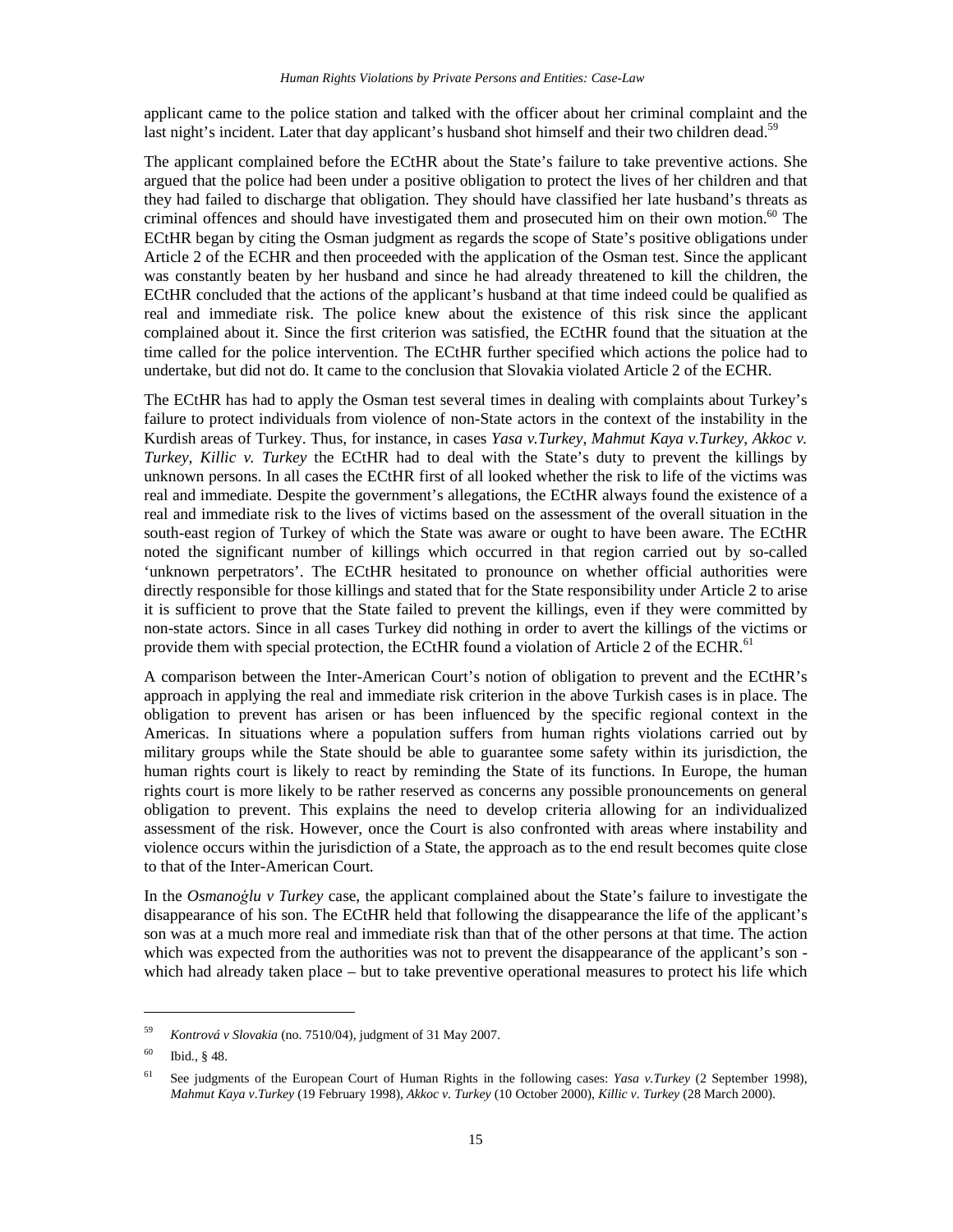was at risk from a criminal act of another individual.<sup>62</sup> The ECtHR went on specifying which steps the State had to take in order to investigate the disappearance of the applicant's son. The case is interesting because the ECtHR found that State's duty to protect the life of an individual under Article 2 must be observed with special care in circumstances where there is obviously a higher risk to the life at stake. In other words the nature of State obligations for the purposes of Article 2 depends on the level of risk. This is in line with the logic adopted in the cases that are borne from conflict areas within the Member States where the risk to the lives of the population by the very nature of the situation is high.

The Government tried to escape its responsibility in the *Osmanoglu* case by stressing that its agents were not involved in the abduction of the applicant's son. The ECtHR however expressly pointed out that for the purposes of State responsibility it does not matter whether the violation of Article 2 was committed by State agents or by private persons as long as the State failed to protect the respective individual.

In the *Ergi v Turkey* case, the ECtHR found that the government's counter-terrorism ambush has not been planned in a way to minimize the risk to civilian causalities which may have been caused either by State agents or by other private persons. The ECtHR held:

[T]he responsibility of the State is not confined to circumstances where there is significant evidence that misdirected fire from agents of the State has killed a civilian; it may also be engaged where they fail to take all feasible precautions in the choice of means and methods of a security operation mounted against an opposing group with a view to avoiding and, in any event, to minimizing, incidental loss of civilian life Thus even though it has not been established beyond reasonable doubt that the bullet which killed Havva Ergi had been fired by the security forces, the Court must consider whether the security forces' operation had been planned and conducted in such a way as to avoid or minimise, to the greatest extent possible, any risk to the lives of the villagers, including from the fire-power of the PPK members caught in the ambush. $63$ 

The ECtHR also stressed the obligation to ensure an effective investigation and the fact that this duty is not confined only to cases where it had been established that the killings were caused by the State agents.<sup>64</sup>

The *Costello-Roberts v. the United Kingdom (1993)* case concerned the corporal punishment in a private school. The Court had the possibility to elaborate on the State obligations under Articles 3 and 8 within the context of private education system. The Court said that: "The fundamental right of everyone to education is a right guaranteed equally to pupils in State and independent schools … . ..[T]he Court agrees with the applicant that the State cannot absolve itself from responsibility by delegating its obligations to private bodies or individuals ... .<sup>65</sup> The Court therefore held that the acts of a headmaster of a private school engaged the responsibility of the State and found a violation of the Convention.

The Court elaborated its position on positive obligations of States Parties under Article 3 as applicable to relations between private persons in the *A v. the United Kingdom* case. The Court explained its reading of the Convention as follows:

The Court considers that the obligation on the High Contracting Parties under Article 1 of the Convention to secure to everyone within their jurisdiction the rights and freedoms defined in the

<sup>62</sup> *Osmano*ă*lu v Turkey* (no. 48804/99), judgment of 24 January 2008, § 76.

<sup>63</sup> *Ergi v Turkey* (no. 23818/94), judgment of 28 July 1998, § 79.

<sup>64</sup> Ibid, § 82.

<sup>65</sup> *Costello-Roberts v. the United Kingdom*, judgment of 25 March 1993, Series A, No. 247-C.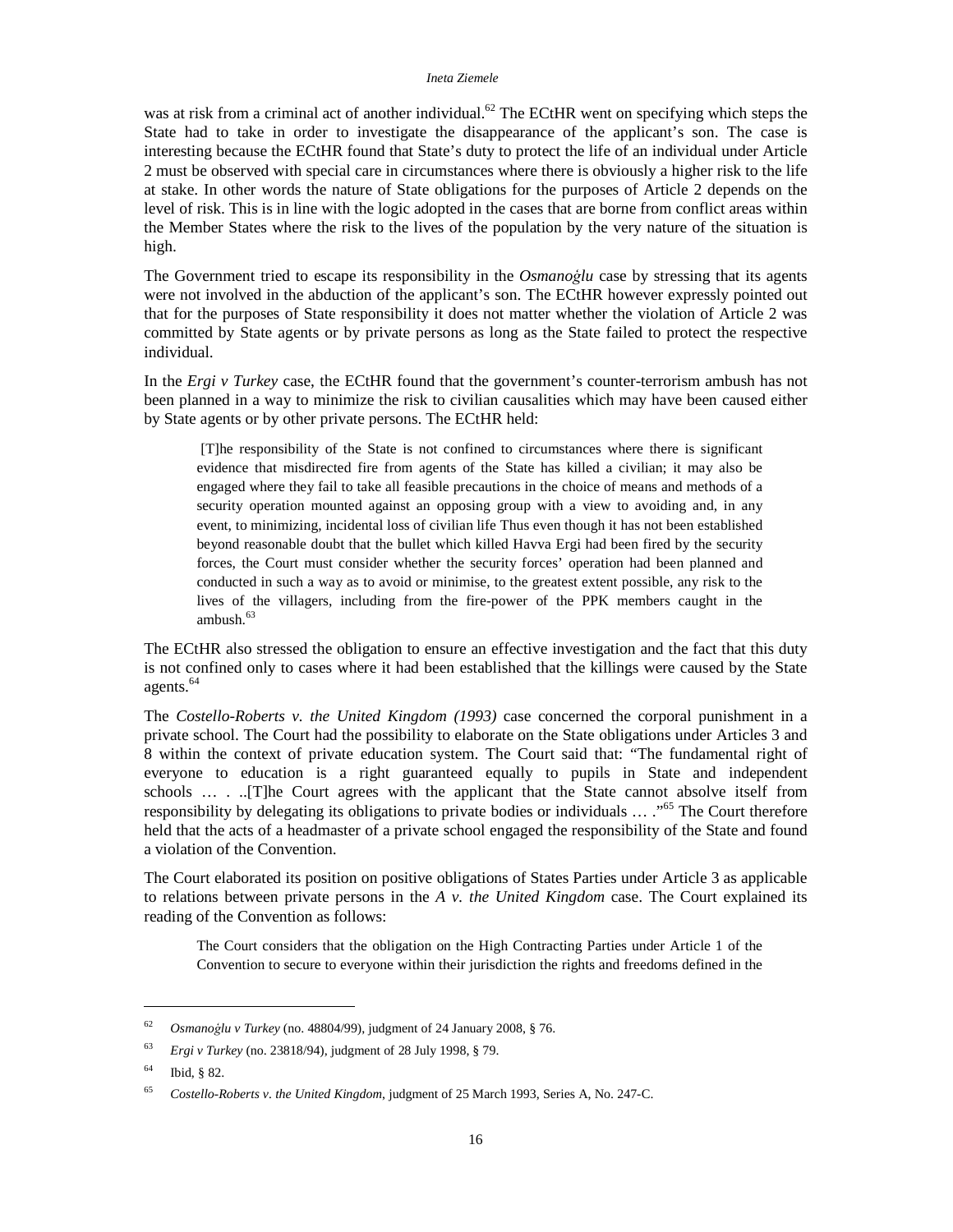Convention, taken together with Article 3, requires States to take measures designed to ensure that individuals within their jurisdiction are not subject to torture or degrading treatment or punishment, including such ill-treatment administered by private individuals. Children and other vulnerable individuals, in particular, are entitled to State protection, in the form of effective deterrence, against such serious breaches of personal integrity.<sup>66</sup>

In the *M.C. v. Bulgaria* case, the ECtHR stressed that the State is left with a wide margin of appreciation as concerns the means of protection of individuals from acts of other individuals. Clearly, the Court is mindful of the fact that there is no right under the Convention to have another private person or entity criminally prosecuted and that there may be other individual rights at stake which have to be balanced by the State when deciding on an appropriate action.<sup>67</sup> Nevertheless, the Court has pointed out the duty to enact relevant legislation for these purposes. This duty extends in relation to Article 8 issues concerning privacy and family life which is typically a very delicate sphere of relations between individuals. In the *M.C.* case, the Court explained:

Positive obligations on the State are inherent in the right to effective respect for private life under Article 8; these obligations may involve the adoption of measures even in the sphere of the relations of individuals between themselves. While the choice of the means to secure compliance with Article 8 in the sphere of protection against acts of individuals is in principle within the State's margin of appreciation, effective deterrence against grave acts such as rape, where fundamental values and essential aspects of private life as at stake, requires efficient criminal-law provisions.<sup>68</sup>

The *M.C.* case confirmed that effective protection of rights under Articles 3 and 8, even within the sphere of relations between individuals, require also an effective investigation and prosecution.<sup>69</sup> The scope of a positive obligation to conduct a diligent investigation where violence has taken place between private persons was further elaborated in the *97 members of the Gldani Congregation of Jehovah's Witnesses and 4 others v. Georgia* case. The case concerned the series of attacks by a group of Orthodox believers on the members of Gldani Congregation of Jehovah's Witnesses and their property which were not properly investigated by the police. The ECtHR confirmed that State's positive obligation to carry out an official investigation cannot be considered in principle to be limited solely to cases of ill-treatment by State agents. Moreover the authorities have an obligation to take action as soon as an official complaint has been lodged. Even in the absence of an express complaint, an investigation should be undertaken if there are other sufficiently clear indications that torture or illtreatment might have occurred. A requirement of promptness and reasonable expedition is implicit in this context. A prompt response by the authorities in investigating allegations of ill-treatment may generally be regarded as essential in maintaining public confidence in their maintenance of the rule of law and in preventing any appearance of collusion in or tolerance of unlawful acts. Tolerance by the authorities towards such acts cannot but undermine public confidence in the principle of lawfulness and the State's maintenance of the rule of law.<sup>70</sup>

The difficulty of the tasks facing States is well captured in the Article 8 case-law of the Court concerning the environmental issues. In the case *Powell and Rayner v. the United Kingdom* in which the applicant submitted a complaint under Article 8 concerning the noise from the Heathrow Airport the ECtHR determined that "the existence of large international airports, even in the densely populated urban areas and increasing use of jet aircraft without questions become necessary in the interest of a

<sup>66</sup> *A v. the United Kingdom* (no. 25599/94), judgment of 23 September 1998, ECHR 1998-VI.

<sup>67</sup> *Supra*, note 58.

<sup>68</sup> *M.C. v. Bulgaria* (no. 39272/98), judgment of 2003, ECHR 2003-XII, § 150.

<sup>69</sup> Ibid., §§ 151, 153.

<sup>70</sup> *97 members of the Gldani Congregation of Jehovah's Witnesses and 4 others v. Georgia* (no. 48804/01), judgment of 3 May 2007, § 97.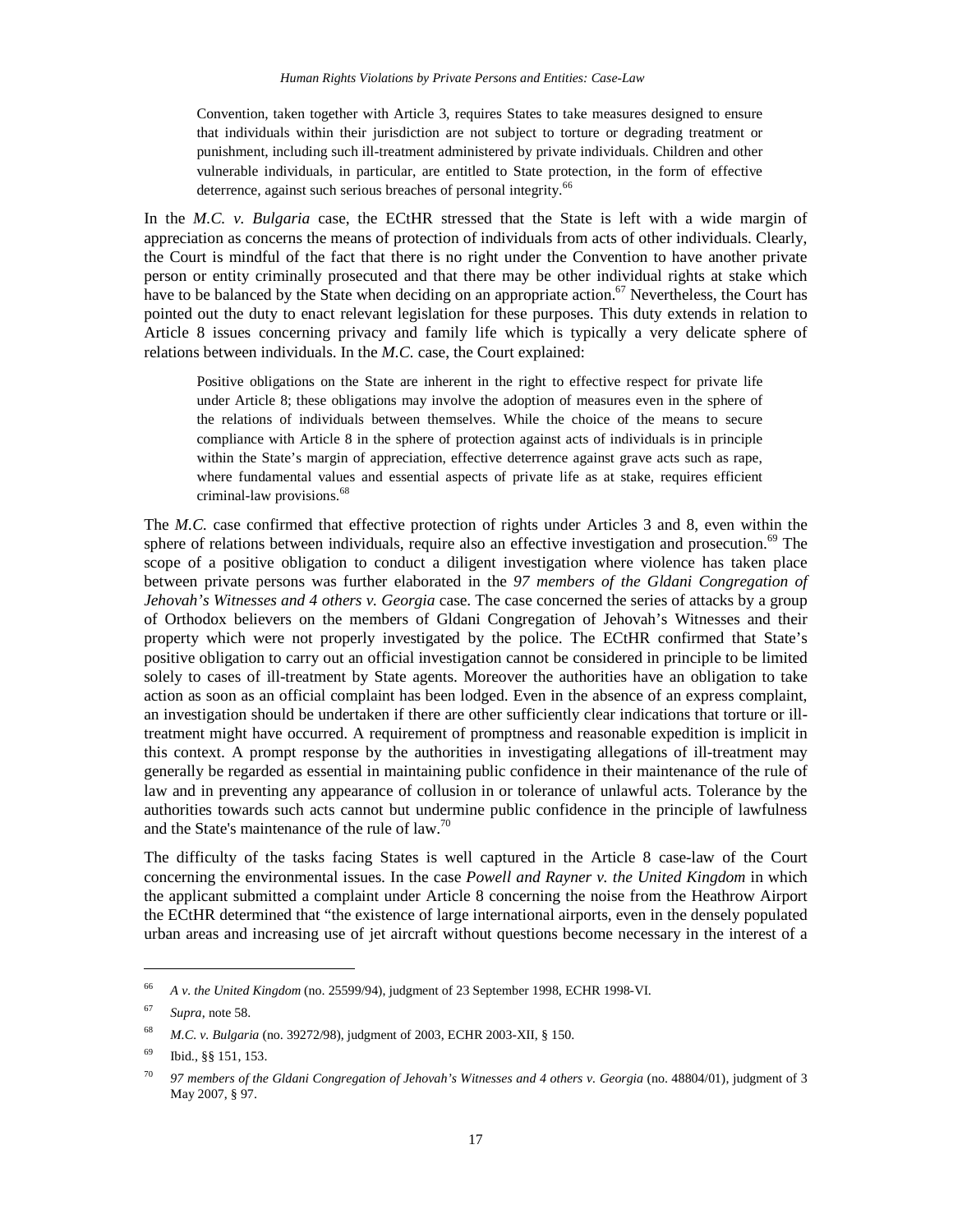country economic well-being."<sup>71</sup> In this case Court found that Government had achieved a fair balance of interests as required under Article 8

In another case of *López Ostra v Spain*, the ECtHR held Spain liable for damages as it failed to prevent a waste treatment plant from polluting nearby homes violating the applicant's rights for private and family life. The case involved the operation of a waste treatment plant that had been built in order to deal with the effluent tanneries in the area of a town called Lorca in Spain. In this case, the ECtHR took the opportunity to express the general principle that environmental pollution could result in human rights violations. The Court stated as follows: "Naturally, severe environment pollution may affect individuals' well-being and prevent them from enjoying their homes in such way as to affect their private and family life adversely, without, however, seriously endangering their health".<sup>72</sup>

The ECtHR did not find it necessary to decide whether this amounted to direct interference by a public authority or whether the question should be analyzed in terms of a positive duty upon the State – to take reasonable and appropriate measures to secure the applicants' rights. Either way, ECtHR found that the government had failed to act commensurately with the harm being caused by the plant and that Article 8 had thereby been violated. The ECtHR carefully noted that it was irrelevant whether or not the municipality in question had a legal duty to act within Spanish law or whether, if it had such a duty, it had satisfied the legal requirements. In this regard ECtHR said:

at all events, the Court considers that in the present case, even supposing that the municipality did fulfil the functions assigned to it by domestic law (…) it need only establish whether the national authorities took the measures necessary for protecting the applicant's right to respect for her home and for her private and family life under Article 8 .<sup>73</sup>

In a latter case of *Guerra v Italy* at issue were toxic emissions from a fertilized plant. Although at various stages, the relevant Italian authorities did act, the overall government response was such that the factory continued to operate for a considerable period of time before being shut down. A large number of families in the vicinity of the factory, as well as workers at the factory, were exposed to large quantities of inflammable gas and other toxic substances such as arsenic trioxide which were released during the regular course of the factory production cycles. There had also been an explosion which sent 150 people to hospital on account of acute arsenic poisoning. In the *Guerra v Italy*, the ECtHR slightly amended its earlier approach by putting forward the requirement that the protection of family and private life must be efficient. The State, however, is left with a freedom to choose the means to be used in its domestic legal system in order to comply with the provisions of the ECHR or to redress the situation which has given rise to a violation of the ECHR.<sup>74</sup>

In the *Hatton and others v United Kingdom* case, the Heathrow Airport issue appeared again before the Court but this time the complaint, brought by the individuals living in the vicinity of the airport, concerned the so-called 1993 Scheme – a governmental programme which eased the quota regime for the night flights. As a result, the applicants suffered from sleep disturbances. This case however was absolutely different from the previous cases before the ECtHR concerning the noise around the Heathrow Airport since it involved a particular governmental act (1993 Scheme) which worsened the *status quo* of the applicants. This time the ECtHR held that in a particularly sensitive field of environmental protection, mere reference to the economic well-being of the country is not sufficient to outweigh the rights of the others. It also considered that the States are required to minimize, as far as possible, the interference with the individual right to respect for home and private and family life. For this purpose, the States must try to find alternative solutions and must seek to achieve their aims in the

<sup>71</sup> *Powell and Rayner v. the United Kingdom*, judgment of 21 February 1990, Series A, No. 172, § 42.

<sup>72</sup> *López Ostra v Spain*, judgment of 9 December 1994, Series A, No. 303 – C, § 25.

 $^{73}$  Ibid.,  $8\,55$ .

<sup>74</sup> *Guerra v Italy* (no. 14967/89), judgment of 19 February 1998, §§ 71, 73-74.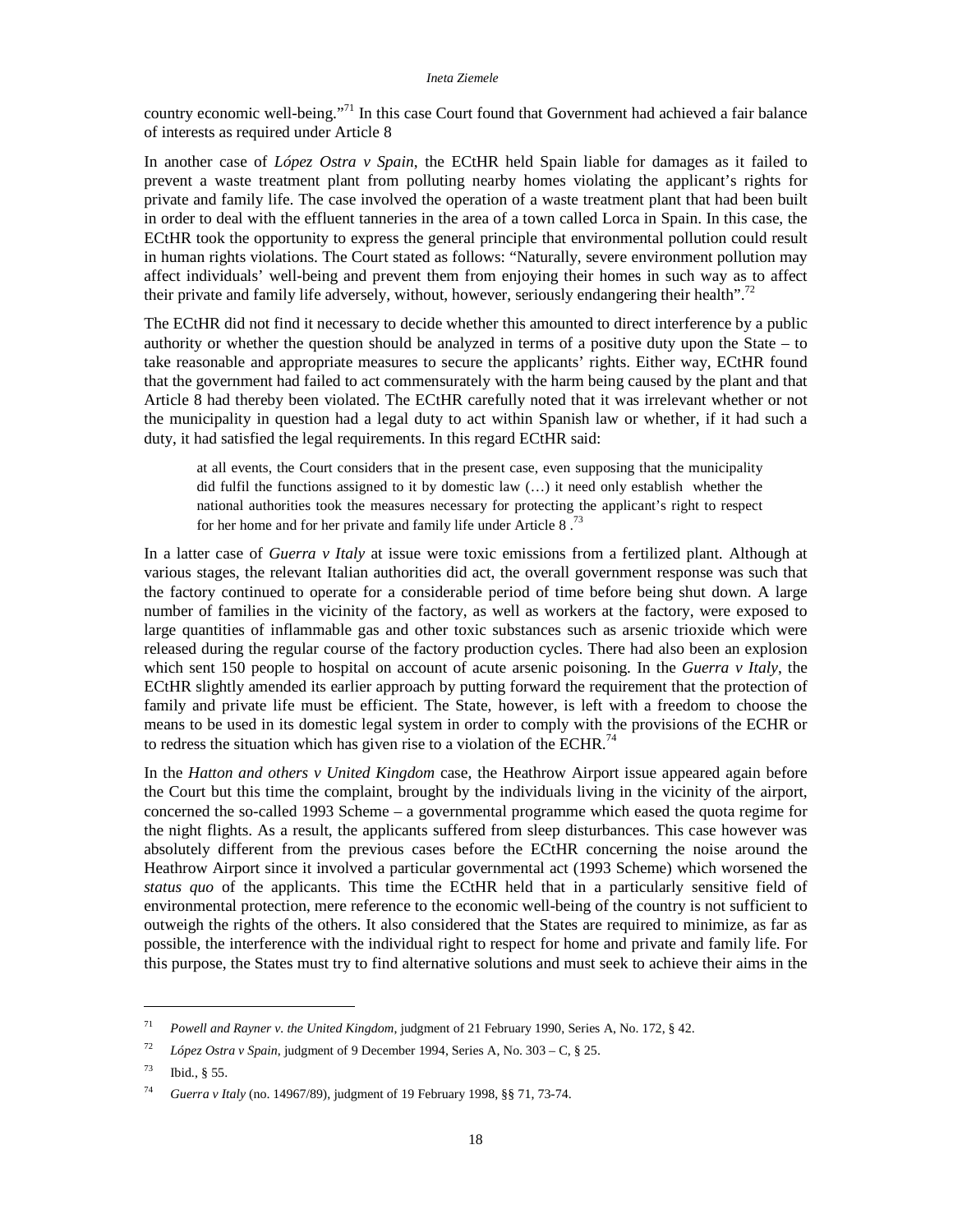least onerous way as regards human rights. In order to do that a proper and complete investigation and study with the aim of finding the best possible solution which will, in reality, strike the right balance should precede the relevant project.<sup>75</sup> The ECtHR found that in this case the State failed to achieve a fair balance between economic interests and the rights of applicants to private and family life, therefore Article 8 of the ECHR was breached.

No doubt, it is difficult for the European Court of Human Rights to pronounce on economic or security policy choices taken by the States. However, the *Hatton* case is instructive and suggests that the Court may consider it necessary to point out that the State has resorted to a policy decision which disproportionately interferes with individual rights.

Finally, one should mention relatively recent cases in which a debate as to the possible horizontal effect of the Convention as between private persons and entities has taken place and which show prospects for future developments of the case-law. In the *J.A. Pye (Oxford) Ltd and J.A. Pye (Oxford) Land Ltd v. the United Kingdom (2007)* case, the Court had to look into the operation of the legislation on adverse possession in the United Kingdom. The applicant companies lost the beneficial ownership of 23 hectares of agricultural land as a result of the operation of the 1925 and 1980 Acts to a squatter after 12 years of adverse possession. The companies complained about a violation of the right to property under Article 1 of Protocol 1. The Court explained:

The responsibility of the Government in the present case is therefore not direct responsibility for an executive or legislative act aimed at the applicant companies, but is rather *their responsibility for legislation which is activated as a result of the inter-actions of private individuals* (emphasis added): in the same way as the law in *James and others* was applied (and the Government were responsible for it) because private individuals had requested enfranchisement, in the present case the law was applied to the applicant companies only when the pre-existing conditions for the acquisition of title by adverse possession had been met. …

[...] the Court has underlined that *it is not in theory required to settle disputes of a private nature*. It can nevertheless not remain passive, in exercising the European supervision incumbent on it, where a domestic court's interpretation of a legal act appeared "unreasonable, arbitrary or ... inconsistent ... with the principles underlying the Convention" (*Pla and Puncernau v. Andorra*, no. 69498/01, § 59, ECHR 2004-VIII). When discussing the proportionality of a refusal of a private television company to broadcast a television commercial, *the Court considered that a margin of appreciation was particularly essential in commercial matters* (*Vgt Verein gegen Tierfabriken v. Switzerland*, no. 24699/94, § 69, ECHR 2001-VI). In a case concerning a dispute over the interpretation of patent law, and at the same time as noting that even in cases involving litigation between individuals and companies the State has obligations under Article 1 of Protocol No. 1 to take measures necessary to protect the right of property, the Court reiterated that its duty is to ensure the observance of the engagements undertaken by the Contracting Parties to the Convention, and not to deal with errors of fact or law allegedly committed by a national court unless Convention rights and freedoms may have been infringed (*Anheuser-Busch Inc. v. Portugal*, cited above, § 83).<sup>76</sup>

As can be seen, in the field of property rights States have been granted a fairly broad margin of appreciation. Typically, these disputes would be settled in the framework of domestic civil proceedings and the European Court of Human Rights will not substitute its judgment for that of domestic civil courts. This does not mean that certain positive obligations are not developed with respect to the peaceful enjoyment of property, in particular the obligation to compensate and the prohibition of discrimination.

<sup>75</sup> Ibid, § 97.

<sup>76</sup> *J.A.Pye (oxford) Ltd and J.A.Pye (Oxford) Land Ltd v. the United Kingdom* (no. 44302/02), judgment of 30 August 2007, §§ 57, 75.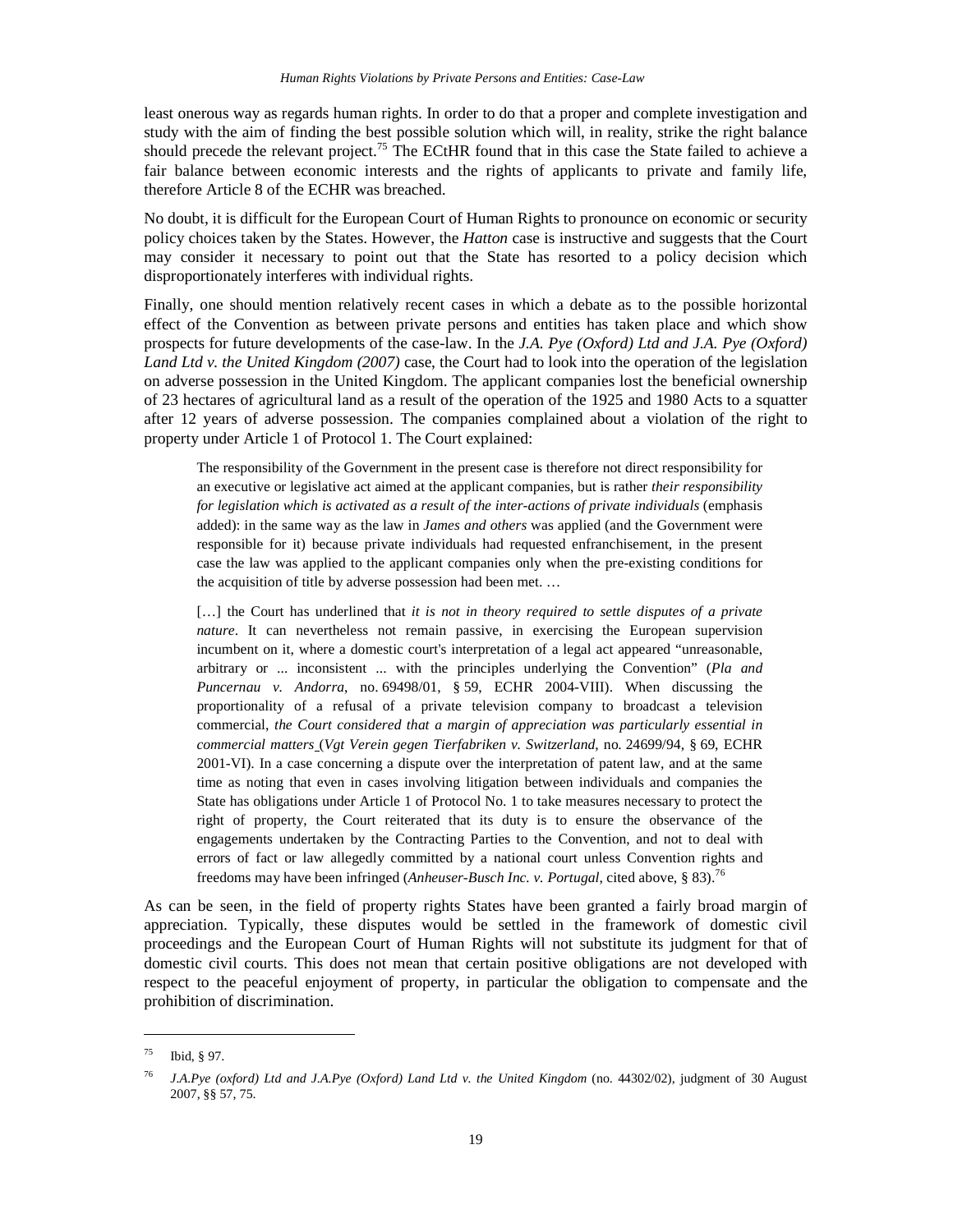In the *Pla and Puncernau v. Andorra* case, the question as to the role of the ECHR in disputes between private persons of a classical civil law nature was tested further. The case concerned a dispute over the interpretation of a will. National courts determined that adopted sons were not entitled to inherit the mother's estate. As stated by dissenting Judge Garlicki, a will contained a clause discriminating against adopted children. Classically a will is a private act *par excellence*. Judge Garlicki identified the question for the Court as follows: to what extent the Convention enjoys a 'horizontal' effect, that is, an effect prohibiting private parties from taking an action which interferes with the rights and liberties of other private parties? If translated into the terminology more commonly used by the Court, the question is as follows: is the State under an obligation to either prohibit or refuse to give effect to such a private action?

The Court explained the extent and the way in which it touches upon the relations between the private parties in the following manner:

Admittedly, the Court *is not in theory required to settle disputes of a purely private nature* (emphasis added). That being said, in exercising the European supervision incumbent on it, *it cannot remain passive where a national court's interpretation of a legal act, be it a testamentary disposition, a private contract, a public document, a statutory provision or an administrative practice appears unreasonable, arbitrary or, as in the present case, blatantly inconsistent with the prohibition of discrimination established by Article 14 and more broadly with the principles underlying the Convention* (see *Larkos v. Cyprus* [GC], no. 29515/95, §§ 30- 31, ECHR 1999-I).

In the present case, the High Court of Justice's interpretation of the testamentary disposition in question had the effect of depriving the first applicant of his right to inherit under his grandmother's estate and benefiting his cousin's daughters in this regard. Furthermore, the setting aside of the codicil of 3 July 1995 also resulted in the second applicant losing her right to the life tenancy of the estate assets left her by her late husband.

Since the testamentary disposition, as worded by Carolina Pujol Oller, made no distinction between biological and adopted children it was not necessary to interpret it in that way. Such an interpretation therefore amounts to the judicial deprivation of an adopted child's inheritance rights.<sup>77</sup>

In other words, the Court considered that the actions contrary to the Convention derived from the Andorran courts' decisions and not from the way the will of the private person was worded. Two judges dissented on this point.

The two cases show the difficulties that the Court faces as to the assessment of the obligations that may 'indirectly' derive from the Convention prohibiting private persons from taking actions. The Court primarily examines the actions of State bodies *qua* legislation or judicial and executive decisions. Furthermore, as suggested by Judge Garlicki, there must be a difference between the level of protection against a private action and the level of protection against State action. This may well be true where classical civil law transactions are concerned. Nevertheless, the prohibition of torture must entail the same level of protection whether the alleged perpetrators are State or private agents. It is true that there is a difference in terms of how strict the positive obligations are and what margin is left to the States in implementing their obligations. The difference, however, is more in the nature of the rights. It seems to become less dependent on the author of a violation.

To sum up, as Judge Spielmann has identified, there are three methods that the Court uses in order to extend the application of the Convention in respect of the relations between the private parties.<sup>78</sup> It is

<sup>77</sup> *Pla and Puncernau v. Andorra* (no. 69498/01), judgment of 13 July 2004, ECHR 2004 –VIII.

<sup>78</sup> See Dean Spielmann, "European Court of Human Rights" (forth-coming, on file with author).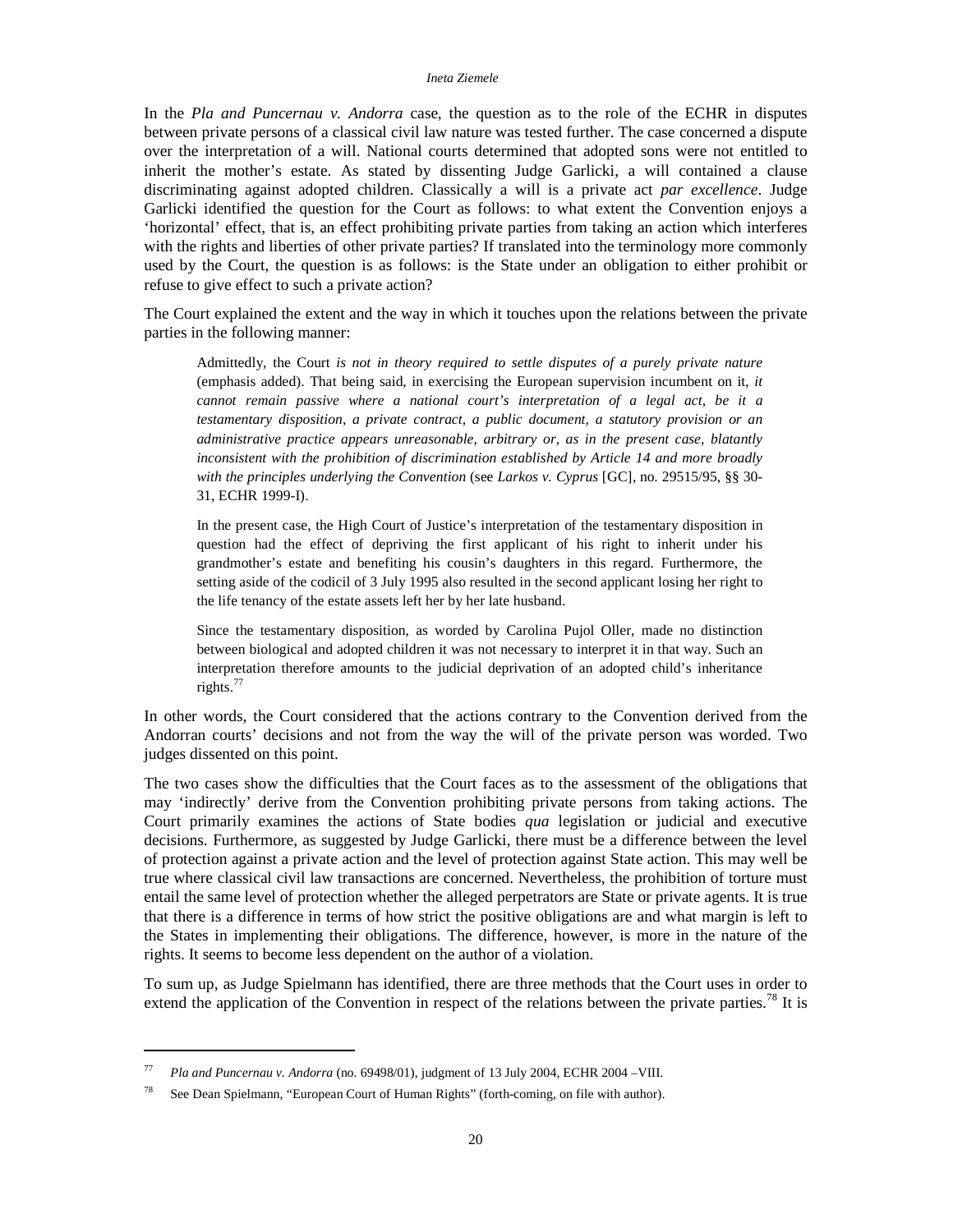through the development of positive obligations of States, the interpretation of private law instruments in the light of the Convention and the balancing of private rights in the light of general interest.<sup>79</sup>

As shown, there is a gradual evolution of the scope of substantive rights and obligations of States to ensure that in relations between private persons and entities the Convention is complied. The question that remains to be addressed concerns the jurisdiction of the Court over human rights violations allegedly committed by such entities as PMCs abroad and the imputability of their acts to the States Parties to the Convention. The judgments in the *Issa v Turkey* and the *Islamic Republic of Iran Shipping Lines v Turkey* case can be instructive as to the principles that the Court will look at in dealing with the question of jurisdiction and imputability. In the *Issa* case, the Court recapitulated its understanding of the notion of jurisdiction. It referred to "the term's meaning in public international law".<sup>80</sup> As concerns "the acts of Contracting States performed outside their territory or which produce effects therein ('extra-territorial act')", the Court reiterated its previous case-law by saying that:

[A] State may also be held accountable for violation of the Convention rights and freedoms of persons who are in the territory of another State but who are found to be under the former State's authority and control through its agents operating – whether lawfully or unlawfully – in the latter State. …Accountability in such situations stems from the fact that Article 1 of the Convention cannot be interpreted so as to allow a State party to perpetrate violations of the Convention on the territory of another State, which it could not perpetrate on its own territory.<sup>81</sup>

The Court has accepted the principle that a jurisdictional nexus can be established where State agents are in control of individuals in the other State. If the principle announced by the Court in the *A v. the United Kingdom* case is kept in mind and is combined with the principle that the Contracting States should not support abroad something that they do not support at home, there is a way to bring the actions of PMCs within the scope of the Convention. The national regulation and the terms of contracts for PMCs will be important in such a case since one will have to determine whether one can consider PMC personnel as State agents in a sense that they are carrying out tasks entrusted by the State.

The case-law of the Court determining what entities constitute 'governmental organizations' as opposed to 'non-governmental organizations' has to be borne in mind. Typically, the Court would include legal entities which participate in the exercise of governmental powers or run a public service under governmental control within the scope of governmental organizations. The Court has said that "account must be taken of [entity's] legal status and, where appropriate, the rights that status gives it, the nature of the activity it carries out and the context in which it is carried out, and the degree of [entity's] independence from the political authorities" for the purposes of drawing a distinction between governmental and non-governmental organizations.<sup>82</sup> Once again, if confronted with a case of a PMC the Court will have to determine the possible connection with the respondent State. It may be quite clear that PMCs are commercial companies but the nature of their activities and the context may indeed distinguish them from the other businesses. Whether that may be sufficient to hold the State responsible for the purposes of the Convention remains to be seen. In this connexion, in addition to the above referred *Costello-Roberts v. the United Kingdom* case the *Van Der Mussele v Belgium* case can be relevant. It is to be recalled that in this case a young lawyer complained that the scheme developed by the professional association of lawyers in Belgium which obligated him to represent individuals for reduced fees represented a violation of his rights under Article 4. Since the scheme was imposed by a private organization, the Government tried to avoid its responsibility for the infringement of the rights of the applicant. The ECtHR was not convinced by the Government's argument and stated that under

<sup>79</sup> For a recent example, see *Evans v. the United Kingdom*, (no. 6339/05), judgment of 10 April 2007.

<sup>80</sup> *Issa and Others v. Turkey* (no. 31821/96), judgment of 16 November 2004, ECHR 2004 - , § 67.

<sup>81</sup> Ibid., §§ 68, 71.

<sup>82</sup> *Islamic Republic of Iranian Shipping Lines v. Turkey* (no. 40998/98), judgment of 13 December 2007, § 79.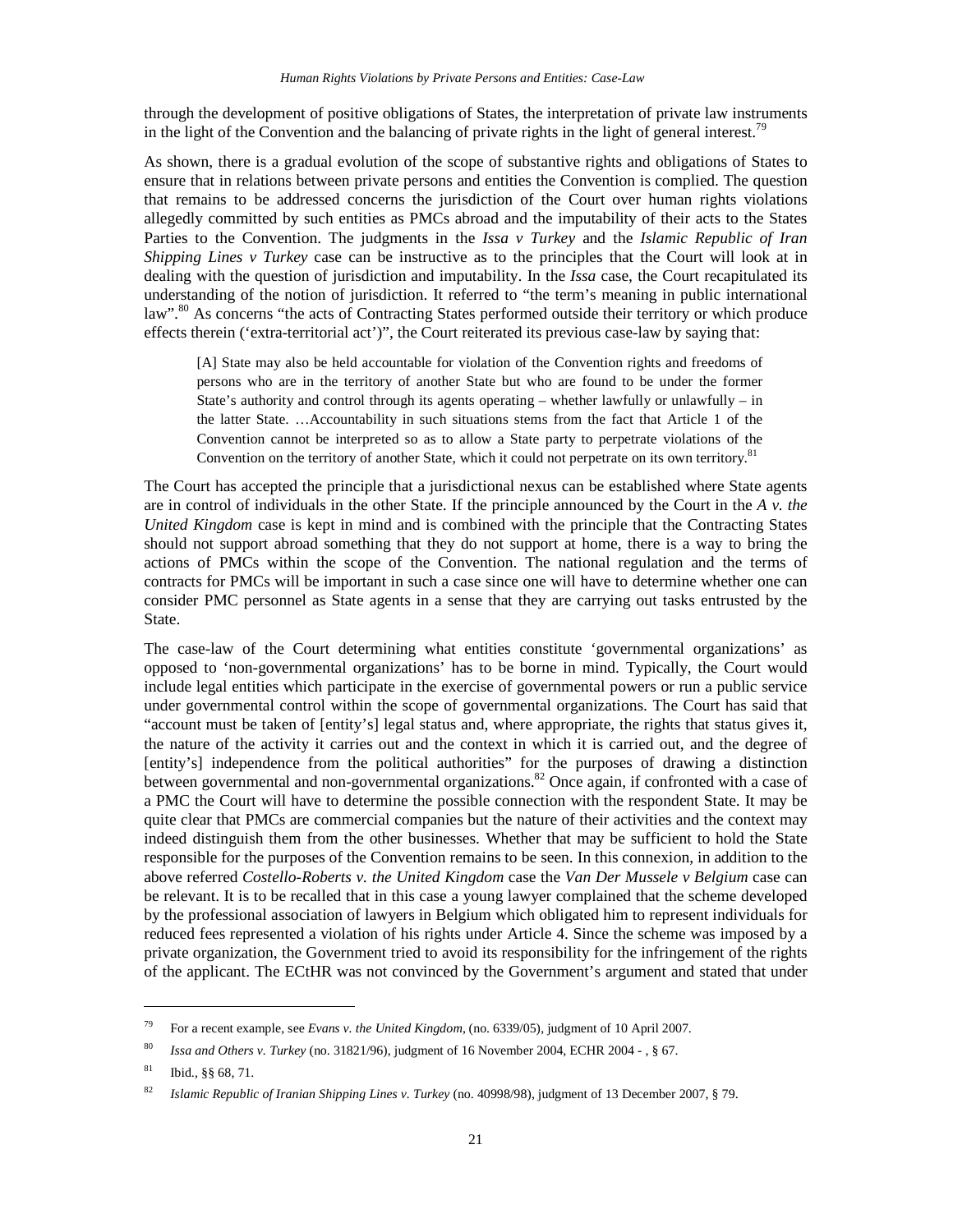national law the association of lawyers had the power to compel lawyers to defend individuals for a reduced fee. Thus the association of lawyers was empowered by the law of the State to exercise certain governmental functions and this was attributable to Belgium.<sup>83</sup> Indeed, the nature of the functions that a PMC might be asked to carry out by the State may be of a decisive importance as well as the national legislative framework. The question of attribution of responsibility to a State for actions or omissions of a PMC does not prejudice the evolvement of the scope of positive obligations, as shown by the case-law on Articles 2, 3 and 8, and there is a possibility for the Court to expect that the States enact certain legislation applicable to such companies and develop relevant enforcement mechanisms.

## *D. Conclusions*

One can clearly observe that all human rights mechanisms through the various methods adapted to their specific mandates have advanced towards holding States more and more responsible for acts of private persons and entities. The development of the notion and scope of positive obligations of States has provided the monitoring bodies and the courts with important powers to demand certain actions to be taken by the States that, by extension, restrict the freedom of action of private persons and entities where rights of other persons or important public interests, even fundamental values, are concerned. In other words, the classical understanding that human rights exist and are to be enforced within the framework of the relations between the individuals and the State or public authorities has probably never really corresponded to the reality of social relations and the legal regulation therein. Private persons and entities can and do violate the rights of the other private persons and entities. Depending on the issue, it either may not be acceptable at all or at least call for a balancing between the rights concerned by the competent authority. As the survey presented above shows, the human rights mechanisms by demanding that States adopt variety of measures have made them more engaged even in very delicate areas of the relations between private persons, such as the area of private and family life. It is true, however, as confirmed by the case-law of the European Court of Human Rights, any further development of positive obligations should carefully weigh all the interests at stake, such individual freedoms, rights of the others and public interests.

## **3. Duties of Private Persons and Entities under International Human Rights Law**

## *A. Duties*

It is interesting to note that the drafters of the Universal Declaration of Human Rights considered it important to have a separate provision on duties towards the community. The Universal Declaration of Human Rights (UDHR) in Article 29 states that:

(1) Everyone has duties to the community in which alone the free and full development of his personality is possible.

(2) In the exercise of his rights and freedoms, everyone shall be subject only to such limitations as are determined by law solely for the purpose of securing due recognition and respect for the rights and freedoms of others and of meeting the just requirements of morality, public order and the general welfare in a democratic society.

(3) These rights and freedoms may in no case be exercised contrary to the purposes and principles of the United Nations.

However, the concept of duties is followed by an important safeguard in paragraph 2 of the article which is subsequently taken up in the relevant human rights treaties and which limits the possibility of restrictions on individual human rights in the name of the society or the other persons.

<sup>83</sup> Clapham, *supra* note 47, p. 382.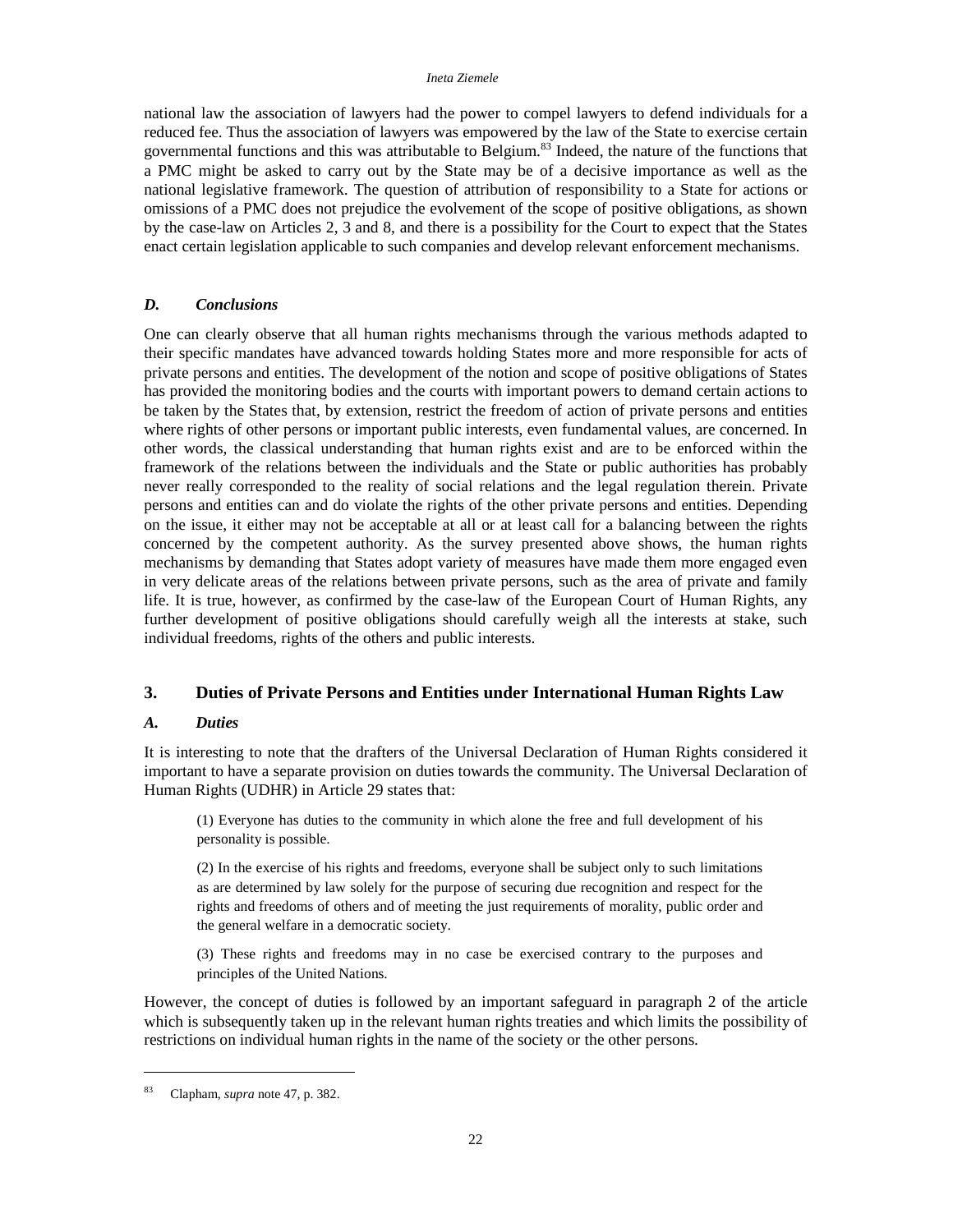The only other instrument which has developed the notion of duties of individuals is the African Charter on Human and Peoples' Rights in its Chapter II. For example, Article 27 states:

Every individual shall have duties towards his family and society, the State and other legally recognized communities and the international community.

2. The rights and freedoms of each individual shall be exercised with due regard to the rights of others, collective security, morality and common interest.

It is to be noted that this Chapter has been considered as rather controversial possibly leading to abuse of human rights by the governments.<sup>84</sup> The concept of duties in the African Charter appears to differ from the scope and the idea embodied in the UDHR. The fact that the notion of duties can be tricky was noted by Opsahl & Dimitrijevic who summed up the dangers built into this notion as follows:

Making the enjoyment of human rights dependent on the fulfillment of duties towards the State has a suspiciously illiberal ring; it has too frequently served as a cover to deny human rights altogether or to delay progress in this field.

… They are often said to concern values that have been expressed in human rights terminology, sometimes called a "third generation" or "dimension" of human rights, respectively "collective" or "solidarity" rights. Behind this terminology are serious concerns such as development, security, peace, and the environment. But the legislative needs cannot simply be met by recognizing new individual rights; rather there is a need for more international law, setting out more duties and responsibilities for individuals, as well as for groups and States.<sup>85</sup>

The authors admit that the existing framework of international law offers sufficient possibilities to protect the existing human rights provided the mechanisms for holding private persons and entities and States responsible are strengthened.

The fifth preambular paragraph of both UN Covenants refers to the individual's "duties to other individuals and to the community to which he belongs". Where the provisions allow for legitimate restrictions and the balancing of interests, that implies certain obligations of private persons and entities with respect to the others. Both the ICCPR and the ECHR accompany the idea of permissible restrictions with another safeguard. For example, Article 18 of the ECHR provides that:

The restrictions permitted under this Convention to the said rights and freedoms shall not be applied for any purpose other than those for which they have been prescribed.

In this way the human rights treaties follow the regulation of human rights as originally conceived in the UDHR. Private persons and entities have to realize that living in the society with others may bring about certain restrictions on their rights and freedoms. However, these restrictions should be necessary and justified and should not deprive anyone of the very essence of the rights. The reasons for this structure of international human rights law can be found in the very idea of human rights. As Rosalyn Higgins puts it: "Human rights are rights held simply by virtue of being a human person. They are part and parcel of the integrity and dignity of being a human person. And, although they may most effectively be implemented by the domestic legal system, that system is not the source of the right".<sup>86</sup> If we bring this definition further and place it within the context of the current research, we would say that private persons and entities are no more entitled than the States to violate integrity and dignity of another human being. In other words, just because the juxtaposition involves two private persons the

<sup>84</sup> See Torkel Opshal and Vojin Dimitrijevic, "Articles 29 and 30", in Alfredsson &Eide (eds.) The Universal Declaration *of Human Rights. A Common Standard of Achievement*, The Hague, Boston, London: Martinus Nijhoff Publishers, 1999, pp. 639 – 640.

**<sup>85</sup>** Ibid., pp. 641-642.

<sup>86</sup> See Rosalyn Higgins, *Problems and Process. International Law and How We Use It*, Oxford: Clarendon Press, 1994, p. 96.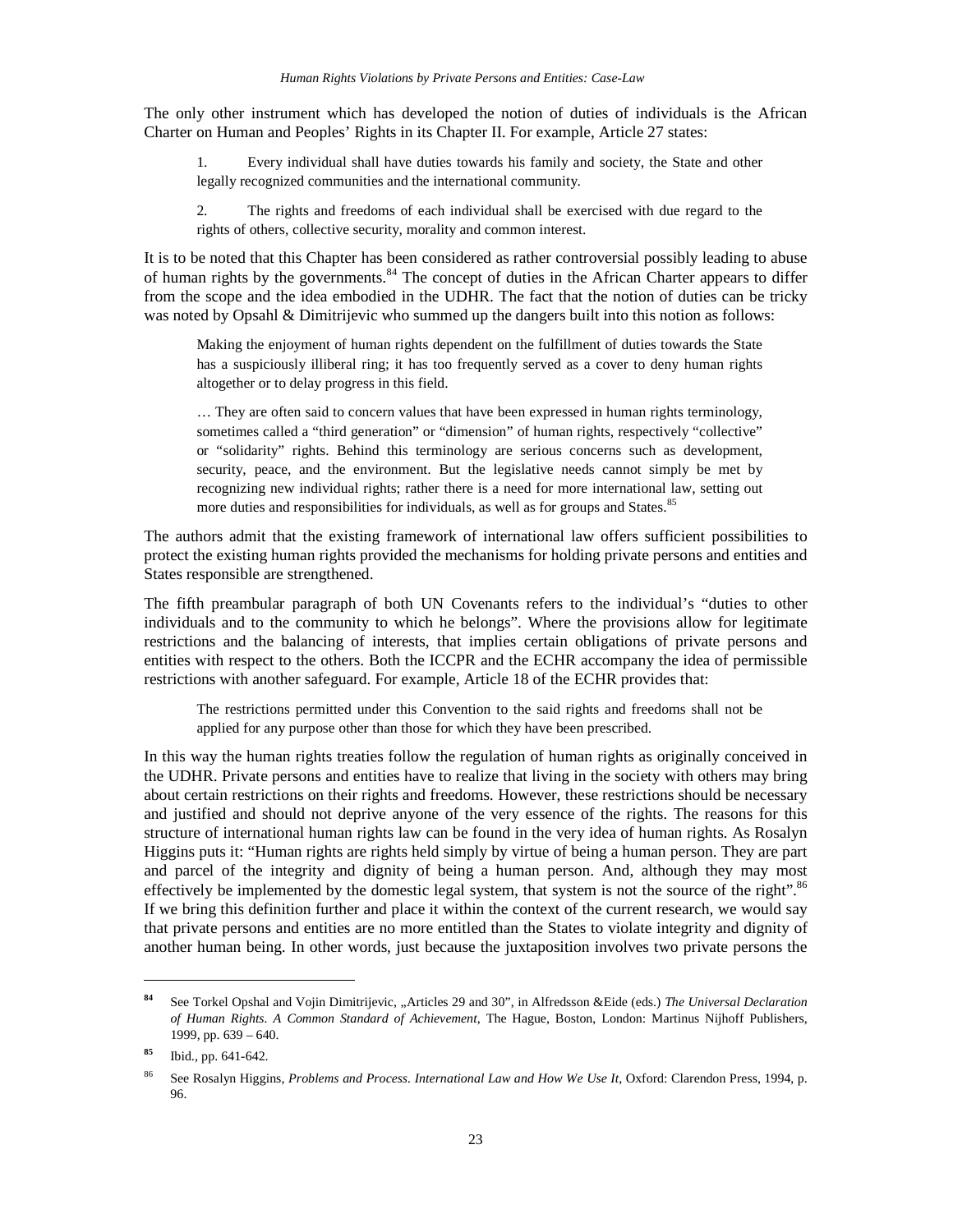human right does not disappear. PMCs are no exception – they too bear duties towards the other individuals and the society. The UDHR saw very early on that the States will bear the responsibility for balancing the rights and duties of individuals.

## *B. Abuse of Rights*

Furthermore, Article 30 of the UDHR determines another important element in the structure of international human rights law later taken over by all the relevant human rights treaties. It defines the notion of prohibition of abuse of rights as follows:

Nothing in this Declaration may be interpreted as implying for any State, group or person any right to engage in any activity or to perform any act aimed at the destruction of any of the rights and freedoms set forth herein.<sup>87</sup>

The prohibition of abuse of rights has had an effect for the purposes of access to international human rights enforcement bodies. For example, the European Court of Human Rights has applied Article 35 § 3 in declaring the application inadmissible when it considered that the applicant abuses the right of application.<sup>88</sup> The Court has also applied a wider notion of abuse of rights under Article 17 which states:

Nothing in this Convention may be interpreted as implying for any State, group or person any right to engage in any activity or perform any act aimed at the destruction of any of the rights and freedoms set forth herein or at their limitation to a greater extent than is provided for in the Convention.

In the *Kühnen* decision the European Commission of Human Rights explained the scope of Article 17 by saying that it "covers essentially those rights which will facilitate the attempt to derive therefrom a right to engage personally in activities aimed at the destruction of any of the rights and freedoms set forth in the Convention. In particular, the Commission has found that the freedom of expression enshrined in Article 10 (Art. 10) of the Convention may not be invoked in a sense contrary to Article 17 (Art. 17) (see Nos. 8348/78, 8406/78, *Glimmerveen and Hagenbeek v. the Netherlands*, Dec. 11.10.79, DR 18 p.187)."<sup>89</sup>

It is true that even if the treaty-monitoring bodies may refuse their availability to the individuals and legal entities, something which they do in exceptional circumstances only and which can be seen as a kind of a punishment for acting contrary to human rights, this is only an indirect way of ensuring responsibility at an international level and it is left to discretionary powers of the monitoring bodies. Nevertheless, such a tool exists.

## **4. General Conclusions and Some Suggestions**

It seems that the existing human rights law contains all the necessary elements to hold such specific legal entities as private military or security contractors accountable for human rights violations. There

<sup>&</sup>lt;sup>87</sup> Common Article 5 (1) of the ICCPR and ICESCR provides that the Covenants should not be interpreted as implying "for any State, group or person any right to engage in any activity or perform any act aimed at the destruction of any of the rights … recognized herein".

<sup>88</sup> See *Mohammad Hossein Bagheri and Malihe Maliki v. the Netherlands* (no. 30164/06), decision of 15 May 2007. The decision states: "The Court reiterates that an application may be rejected as abusive under Article 35 § 3 of the Convention, among other reasons, if it was knowingly based on untrue facts (see, as to abuse of the right of application, *Varbanov v. Bulgaria*, no. 31365/96, § 36, ECHR 2000-X; *Popov v. Moldova (no. 1)*, no. 74153/01, § 48, 18 January 2005; *Rehak v. Czech Republic* (dec.), no. 67208/01, 18 May 2004; and *Kérétchachvili v. Georgia* (dec.), no. 5667/02, 2 May 2006)."

<sup>89</sup> *Michael Kühnen v FRG* (dec.), no. 12194/86, 12 May 1988.